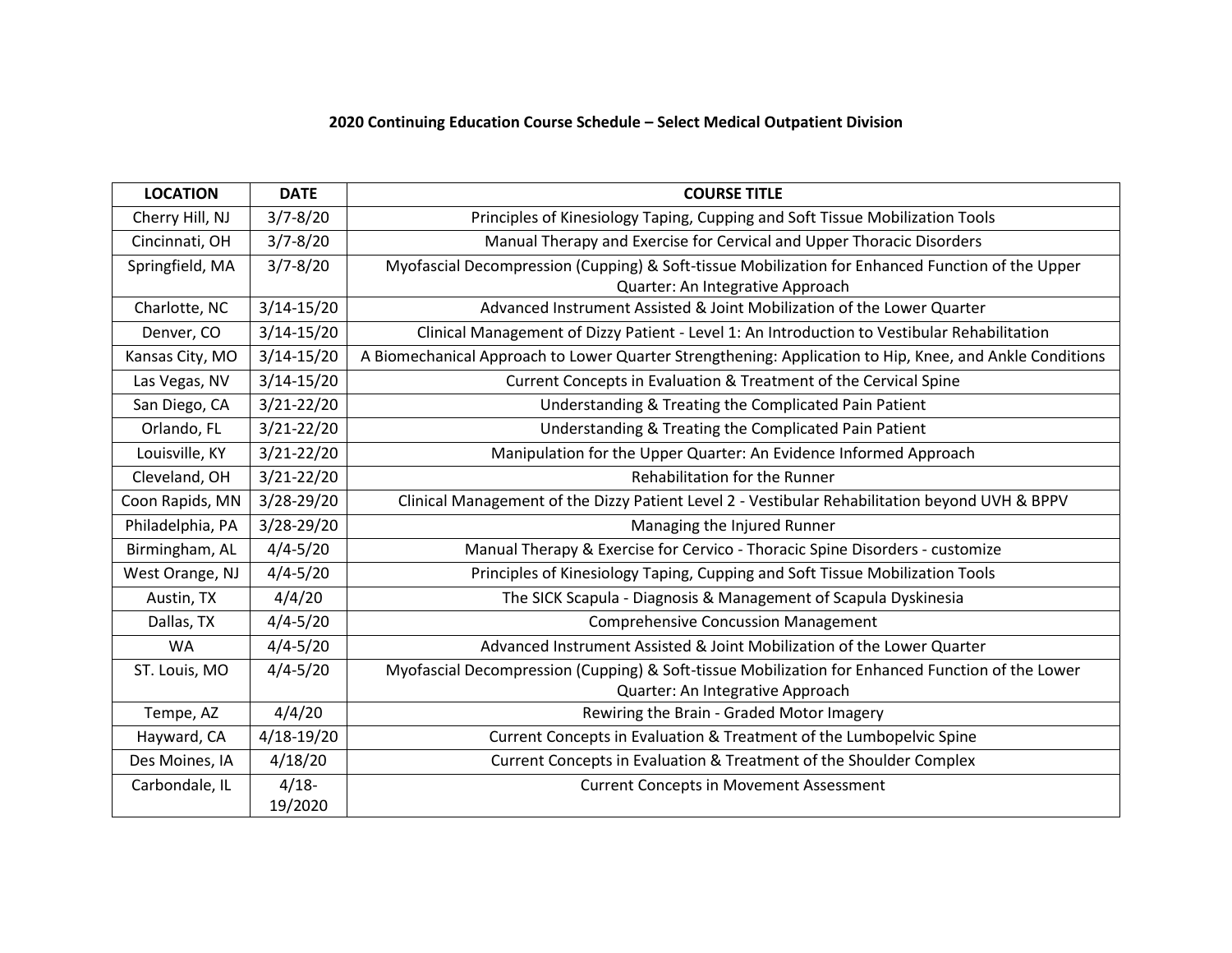| Baltimore, MD    | $4/18 - 19/20$ | Understanding & Treating the Complicated Pain Patient                                                   |
|------------------|----------------|---------------------------------------------------------------------------------------------------------|
| Harrisburg, PA   | $4/18 - 19/20$ | Current Concepts in Evaluation & Treatment of the Cervical Spine                                        |
| Cherry Hill, NJ  | 4/25/20        | Movement is Medicine: Functional Screening and Movement Systems Approach for the Management of          |
|                  |                | Upper Quarter Dysfunction - 1 DAY OT                                                                    |
| Portage, IN      | $4/25 - 26/20$ | Understanding & Treating the Complicated Pain Patient                                                   |
| Houston, TX      | $4/25 - 26/20$ | Clinical Management of Dizzy Patient - Level 1: An Introduction to Vestibular Rehabilitation            |
| Burke, VA        | $4/25 - 26/20$ | An Introduction to Mobilization with Movement - the Mulligan Concept                                    |
| Los Angeles, CA  | $5/2 - 3/20$   | Advanced Instrument Assisted & Joint Mobilization of the Upper Quarter                                  |
| Philadelphia, PA | $5/2 - 3/20$   | Movement System Examination for the Upper Quarter                                                       |
| Mt. Juliet, TN   | $5/2 - 3/20$   | Myofascial Decompression (Cupping) & Soft-tissue Mobilization for Enhanced Function of the Lower        |
|                  |                | Quarter: An Integrative Approach                                                                        |
| Denver, CO       | $5/16 - 17/20$ | A Biomechanical Approach to Lower Quarter Strengthening: Application to Hip, Knee, and Ankle Conditions |
| Wilmington, NC   | $5/16 - 17/20$ | Clinical Management of the Dizzy Patient Level 2 - Vestibular Rehabilitation beyond UVH & BPPV          |
| Las Vegas, NV    | 5/16/20        | Current Concepts in Evaluation & Treatment of the Shoulder Complex                                      |
| Pittsburgh, PA   | $5/16 - 17/20$ | Neuroplasticity Adaptation for Prevention, Acute Management & Rehabilitation of Lower Extremity Sports  |
|                  |                | Injuries                                                                                                |
| Dallas, TX       | $5/16 - 17/20$ | Vestibular Rehabilitation - "Practical Management of the Patient with Dizziness"                        |
| Bloomfield, CT   | $5/30-31/20$   | Principles of Kinesiology Taping, Cupping and Soft Tissue Mobilization Tools                            |
| Anchorage, AK    | $5/30-31/20$   | Clinical Applications of Therapeutic Taping: an Evidence Based Approach                                 |
| Atlanta, GA      | 5/30/20        | Current Concepts in Evaluation & Treatment of the Elbow                                                 |
| NJ Kessler       | $5/30-31/20$   | A Biomechanical Approach to Lower Quarter Strengthening: Application to Hip, Knee, and Ankle Conditions |
| Tempe, AZ        | $6/6 - 7/20$   | Myofascial Decompression (Cupping) & Soft-tissue Mobilization for Enhanced Function of the Upper        |
|                  |                | Quarter: An Integrative Approach                                                                        |
| Baltimore, MD    | $6/6 - 7/20$   | Muscle Energy Techniques for the Lumbopelvic Spine                                                      |
| Cherry Hill, NJ  | $6/6 - 7/20$   | Current Concepts in Evaluation & Treatment of the Hip                                                   |
| Cleveland, OH    | $6/6 - 7/20$   | Current Concepts in Evaluation & Treatment of the Shoulder Complex                                      |
| Atlanta, GA      | $6/13 - 14/20$ | Clinical Management of the Dizzy Patient Level 2 - Vestibular Rehabilitation beyond UVH & BPPV          |
| Philadelphia, PA | 6/13/20        | Current Concepts in Evaluation & Treatment of the Shoulder Complex                                      |
| Austin, TX       | $6/13 - 14/20$ | A Biomechanical Approach to Lower Quarter Strengthening: Application to Hip, Knee, and Ankle Conditions |
| Dallas, TX       | $6/13 - 14/20$ | Movement is Medicine: Functional Screening and Movement Systems Approach for the Management of          |
|                  |                | <b>Upper Quarter Dysfunction</b>                                                                        |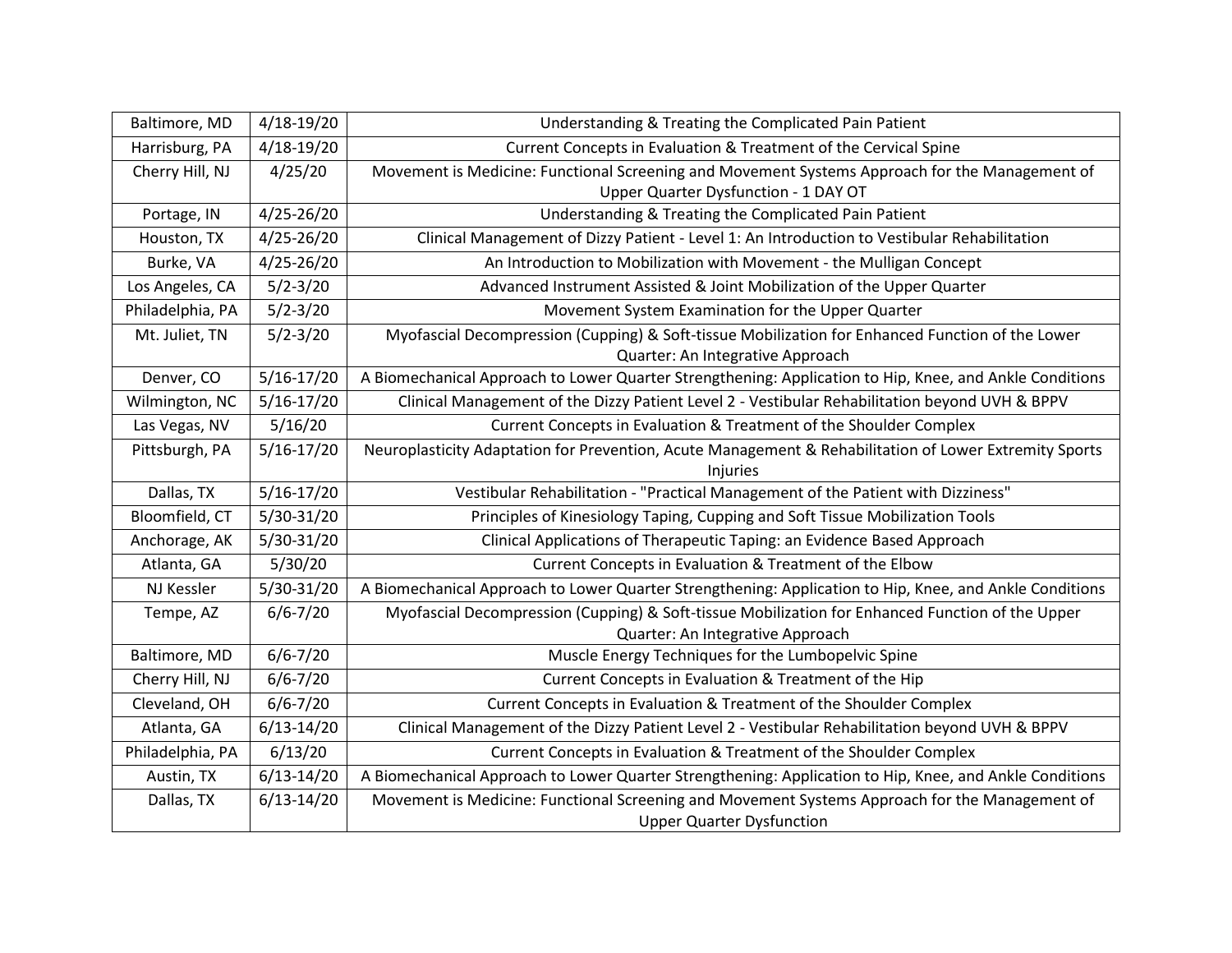| Louisville, KY   | 6/27-28/20     | Manipulation for the Lower Quarter: An Evidence Informed Approach                                       |
|------------------|----------------|---------------------------------------------------------------------------------------------------------|
| Columbus, OH     | 6/27-28/20     | Manual Therapy and Exercise for Cervical and Upper Thoracic Disorders                                   |
| Tampa, FL        | $6/27 - 28/20$ | An Introduction to Mobilization with Movement - the Mulligan Concept                                    |
| Orlando, FL      | $7/11 - 12/20$ | Manipulation for the Upper Quarter: An Evidence Informed Approach                                       |
| Las Vegas, NV    | 7/18-19/20     | Myofascial Decompression (Cupping) & Soft-tissue Mobilization for Enhanced Function of the Lower        |
|                  |                | Quarter: An Integrative Approach                                                                        |
| Philadelphia, PA | 7/18-19/20     | Philadelphia Sports Medicine Conference                                                                 |
| Dallas, TX       | 7/18-19/20     | Advanced Instrument Assisted & Joint Mobilization of the Lower Quarter                                  |
| Houston, TX      | 7/18-19/20     | Understanding & Treating the Complicated Pain Patient                                                   |
| Richmond, VA     | 7/25-26/20     | Movement is Medicine: Functional Screening and Movement Systems Approach for the Management of          |
|                  |                | <b>Upper Quarter Dysfunction</b>                                                                        |
| Hayward, CA      | 7/25/20        | Current Concepts in Evaluation & Treatment of the Shoulder Complex                                      |
| Tampa, FL        | 7/25-26/20     | Vestibular Rehabilitation - "Practical Management of the Patient with Dizziness"                        |
| Austin, TX       | $8/8 - 9/20$   | Advanced Instrument Assisted & Joint Mobilization of the Upper Quarter                                  |
| Indianapolis, IN | $8/15 - 16/20$ | Clinical Management of the Dizzy Patient Level 2 - Vestibular Rehabilitation beyond UVH & BPPV          |
| Dallas, TX       | $8/15 - 16/20$ | Myofascial Decompression (Cupping) & Soft-tissue Mobilization for Enhanced Function of the Upper        |
|                  |                | Quarter: An Integrative Approach                                                                        |
| Tempe, AZ        | 8/22-23/20     | Managing the Injured Runner                                                                             |
| Oklahoma City    | 8/22-23/20     | Understanding & Treating the Complicated Pain Patient                                                   |
| Denver, CO       | 8/29-30/20     | Current Concepts in Evaluation & Treatment of the Lumbopelvic Spine                                     |
| FL Miami/Ft. Lau | 8/29/20        | Current Concepts in Treatment of Temporomandibular Disorders                                            |
| Des Moines, IA   | $9/12 - 13/20$ | A Biomechanical Approach to Lower Quarter Strengthening: Application to Hip, Knee, and Ankle Conditions |
| Baltimore, MD    | 9/12/20        | The SICK Scapula - Diagnosis & Management of Scapula Dyskinesia                                         |
| Cherry Hill, NJ  | $9/12 - 13/20$ | <b>Comprehensive Concussion Management</b>                                                              |
| Cleveland, OH    | $9/12 - 13/20$ | Current Concepts in Evaluation & Treatment of the Cervical Spine                                        |
| Pittsburgh, PA   | 9/12/20        | <b>Screening for Medical Referral</b>                                                                   |
| Mt, Juliet, TN   | $9/12 - 13/20$ | Principles of Kinesiology Taping, Cupping and Soft Tissue Mobilization Tools                            |
| St. Louis, MO    | $9/12 - 13/20$ | Manual Therapy and Exercise for Cervical and Upper Thoracic Disorders                                   |
| NJ Kessler       | 9/12/13/2      | Mobilization of the Nervous System - Examination & Intervention Strategies                              |
|                  | 0              |                                                                                                         |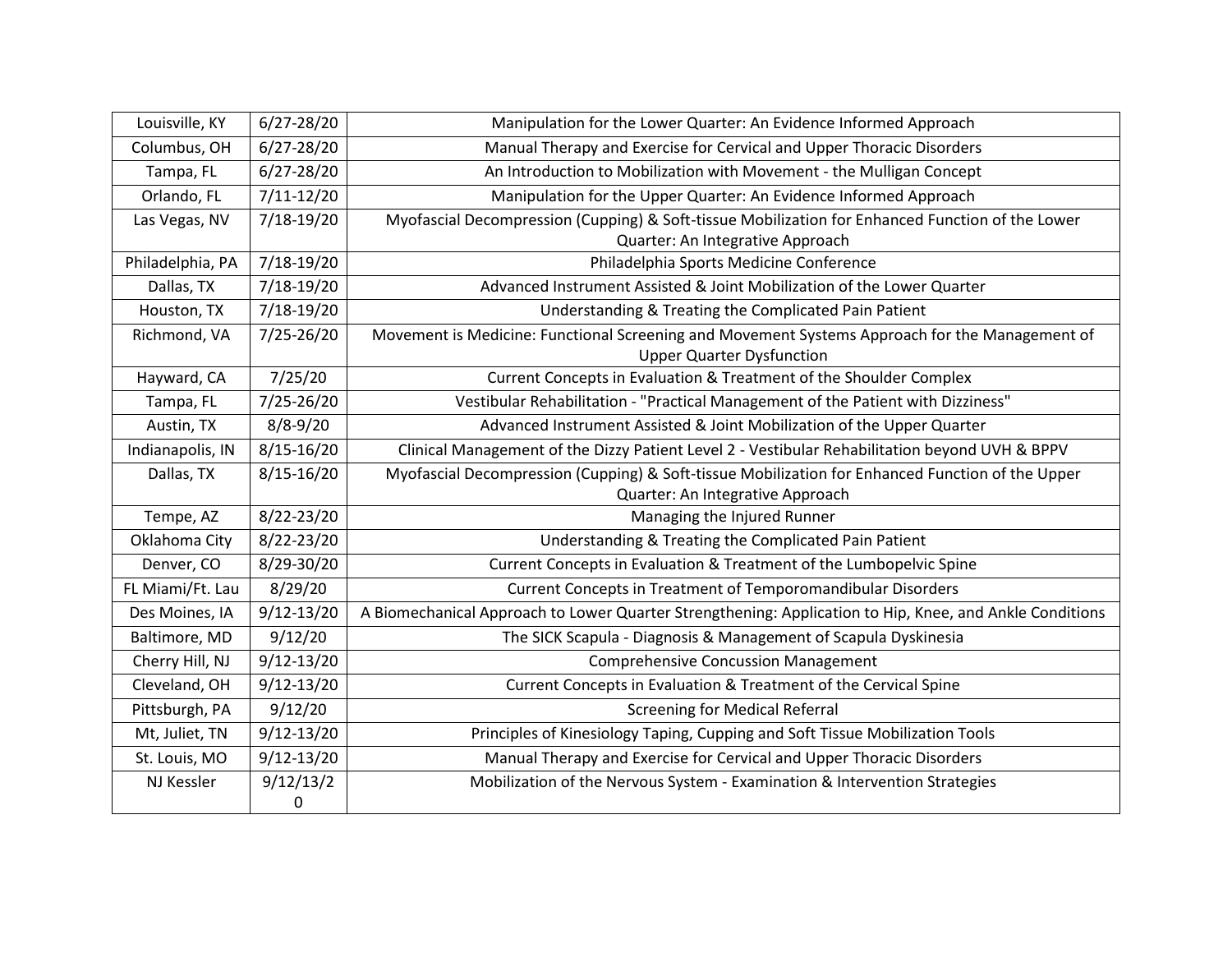| Raleigh, NC      | $9/19 - 20/20$ | Myofascial Decompression (Cupping) & Soft-tissue Mobilization for Enhanced Function of the Upper |
|------------------|----------------|--------------------------------------------------------------------------------------------------|
|                  |                | Quarter: An Integrative Approach                                                                 |
| Kansas City, MO  | 9/26/20        | Evaluation & Management of the Overhead Athlete                                                  |
| Harrisburg, PA   | $9/26 - 27/20$ | Advanced Instrument Assisted & Joint Mobilization of the Upper Quarter                           |
| Philadelphia, PA | $9/26 - 27/20$ | Understanding & Treating the Complicated Pain Patient                                            |
| Coon Rapids, MN  | $10/3 - 4/20$  | Movement is Medicine: Functional Screening and Movement Systems Approach for the Management of   |
|                  |                | <b>Upper Quarter Dysfunction</b>                                                                 |
| NJ Kessler       | $10/3 - 4/20$  | The SICK Scapula - Diagnosis & Management of Scapula Dyskinesia                                  |
| Columbus, OH     | $10/3 - 4/20$  | Understanding & Treating the Complicated Pain Patient                                            |
| Greenville, SC   | $10/3 - 4/20$  | <b>Comprehensive Concussion Management</b>                                                       |
| Las Vegas, NV    | $10/10-$       | Clinical Applications of Therapeutic Taping: an Evidence Based Approach                          |
|                  | 11/20          |                                                                                                  |
| Burke, VA        | $10/10-$       | Managing the Injured Runner                                                                      |
|                  | 11/20          |                                                                                                  |
| Denver, CO       | $10/17 -$      | <b>Comprehensive Concussion Management</b>                                                       |
|                  | 18/20          |                                                                                                  |
| Baltimore, MD    | $10/24 -$      | Clinical Applications of Therapeutic Taping: an Evidence Based Approach                          |
|                  | 25/20          |                                                                                                  |
| Lansing, MI      | $10/17 -$      | Current Concepts in Evaluation & Treatment of the Lumbopelvic Spine                              |
|                  | 18/20          |                                                                                                  |
| Cherry Hill, NJ  | 10/17/20       | Current Concepts in Treatment of Temporomandibular Disorders                                     |
| Pittsburgh, PA   | $10/17 -$      | Myofascial Decompression (Cupping) & Soft-tissue Mobilization for Enhanced Function of the Lower |
|                  | 18/20          | Quarter: An Integrative Approach                                                                 |
| Seattle, WA      | $10/17 -$      | Current Concepts in Evaluation & Treatment of Headache by Rehabilitation Professionals           |
|                  | 18/20          |                                                                                                  |
| Tempe, AZ        | $10/17 -$      | <b>Spinal Manipulation</b>                                                                       |
|                  | 18/20          |                                                                                                  |
| Los Angeles, CA  | $10/24 -$      | Clinical Decision Making for the Rehabilitation Professional                                     |
|                  | 25/20          |                                                                                                  |
| Orlando, FL      | $10/24 -$      | Advanced Instrument Assisted & Joint Mobilization of the Upper Quarter                           |
|                  | 25/20          |                                                                                                  |
| Atlanta, GA      | $10/24 -$      | Manipulation for the Upper Quarter: An Evidence Informed Approach                                |
|                  | 25/20          |                                                                                                  |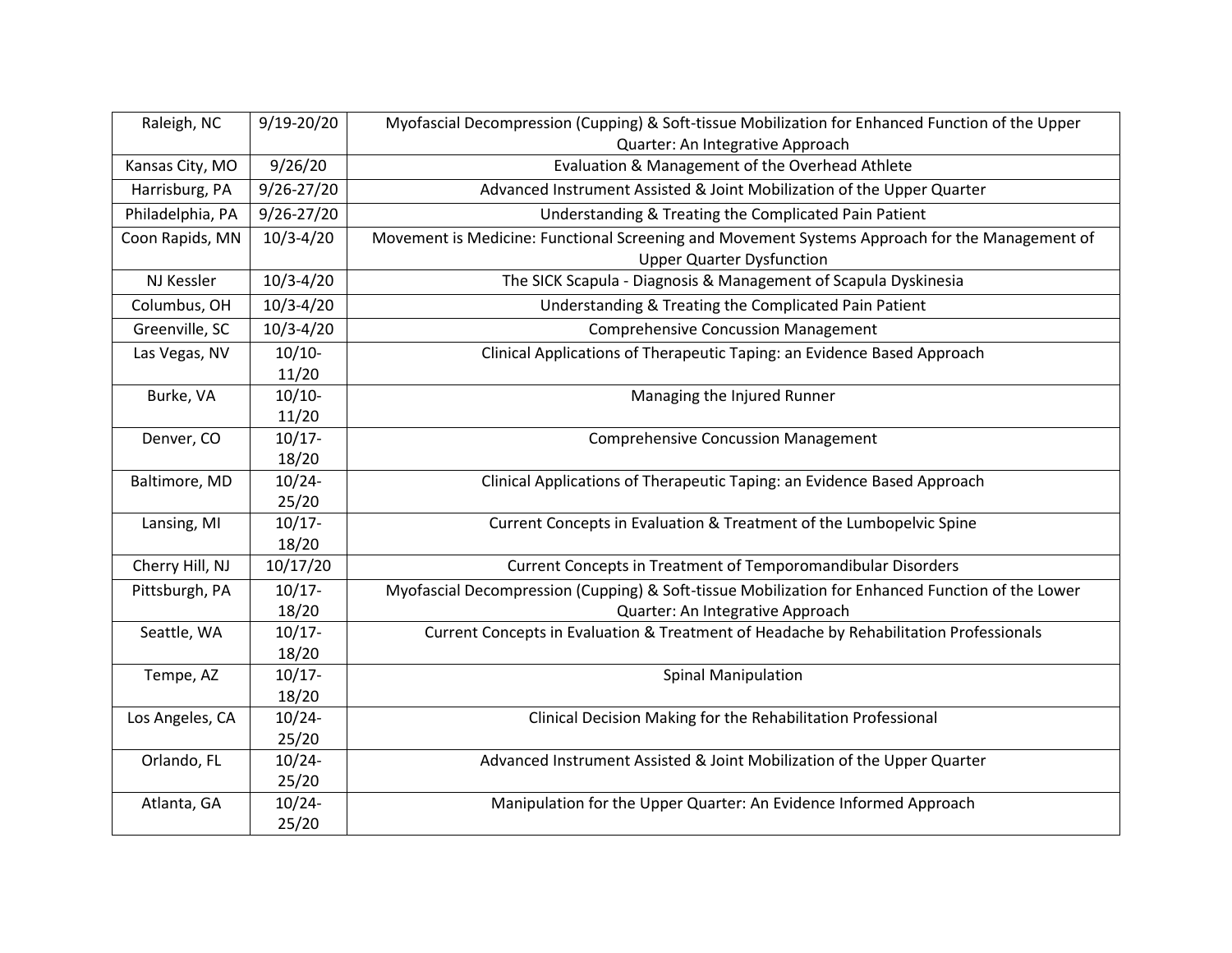| Atlanta, GA      | $11/7 - 8/20$ | Annual Upper Extremity Symposium                                                                        |
|------------------|---------------|---------------------------------------------------------------------------------------------------------|
| Charlotte, NC    | $11/7 - 8/20$ | Understanding & Treating the Complicated Pain Patient                                                   |
| Cherry Hill, NJ  | 11/7/20       | The SICK Scapula - Diagnosis & Management of Scapula Dyskinesia                                         |
| Pittsburgh, PA   | $11/7 - 8/20$ | <b>Comprehensive Concussion Management</b>                                                              |
| Auburn, MA       | 11/7/20       | Current Concepts in Evaluation & Treatment of Headache by Rehabilitation Professionals                  |
| Louisville, KY   | $11/14-$      | <b>Current Concepts in Movement Assessment</b>                                                          |
|                  | 15/20         |                                                                                                         |
| NJ Kessler       | 11/14         | Manual Therapy and Exercise for Cervical and Upper Thoracic Disorders                                   |
|                  | 15/20         |                                                                                                         |
| Baltimore, MD    | $11/21 -$     | A Biomechanical Approach to Lower Quarter Strengthening: Application to Hip, Knee, and Ankle Conditions |
|                  | 22/20         |                                                                                                         |
| Philadelphia, PA | $11/21 -$     | Myofascial Decompression (Cupping) & Soft-tissue Mobilization for Enhanced Function of the Upper        |
|                  | 22/20         | Quarter: An Integrative Approach                                                                        |
| Dallas, TX       | $11/21 -$     | Clinical Management of the Dizzy Patient Level 2 - Vestibular Rehabilitation beyond UVH & BPPV          |
|                  | 22/20         |                                                                                                         |
| Carbondale, IL   | $12/5 - 6/20$ | <b>Comprehensive Concussion Management</b>                                                              |
| Lansing, MI      | 12/5/20       | The SICK Scapula - Diagnosis & Management of Scapula Dyskinesia                                         |
| Las Vegas, NV    | $12/5 - 6/20$ | Advanced Instrument Assisted & Joint Mobilization of the Upper Quarter                                  |
| Harrisburg, PA   | $12/5 - 6/20$ | Movement is Medicine: Functional Screening and Movement Systems Approach for the Management of          |
|                  |               | <b>Upper Quarter Dysfunction</b>                                                                        |
| Coon Rapids, MN  | $12/5 - 6/20$ | A Biomechanical Approach to Lower Quarter Strengthening: Application to Hip, Knee, and Ankle Conditions |
| Miami, FL        | 11/14         | Current Concepts in Evaluation & Treatment of the Cervical Spine                                        |
|                  | 15/20         |                                                                                                         |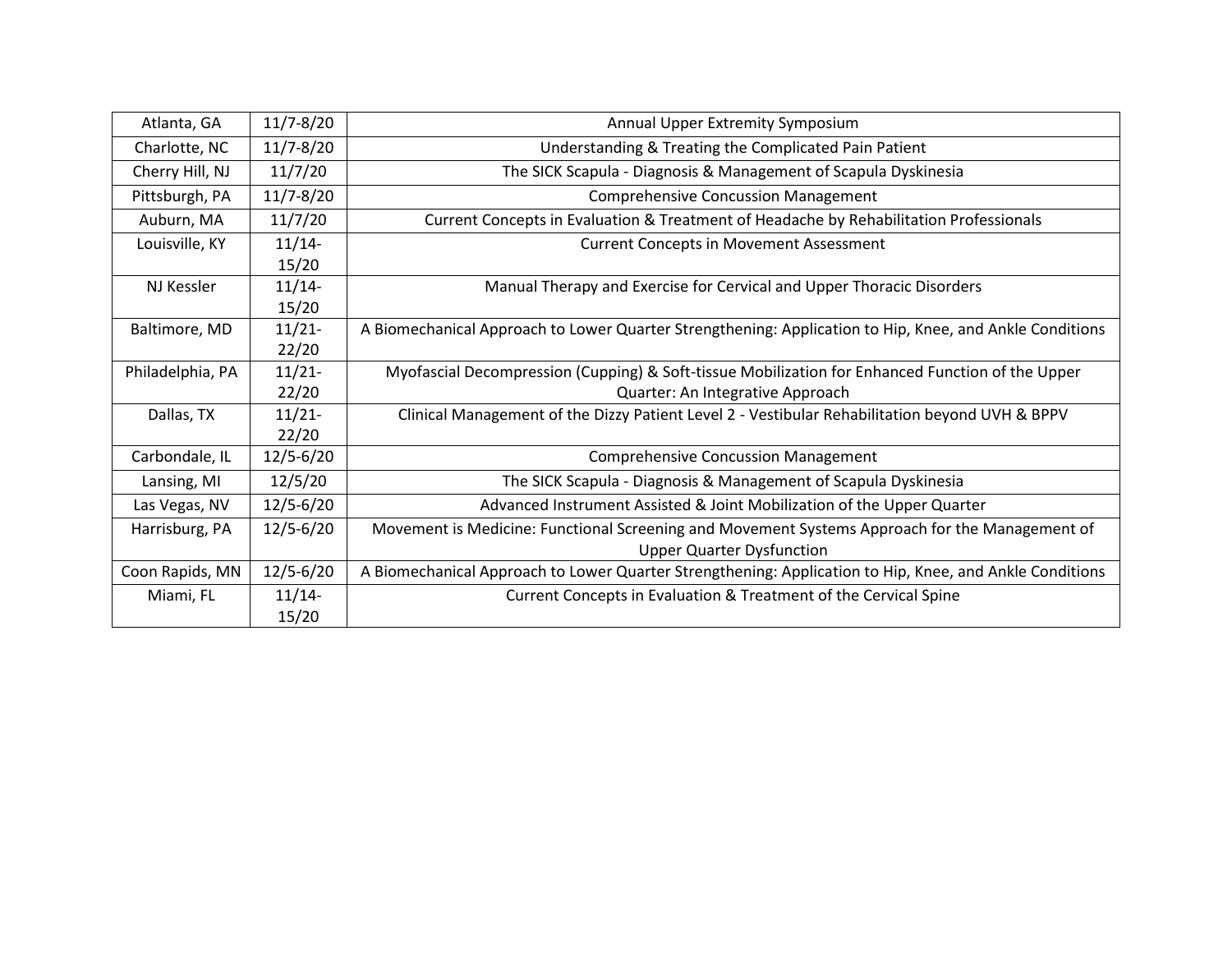## **Course Descriptions**

# **Advanced Instrument Assisted & Joint Mobilization of the Upper Quarter**

### **12.25 CEUs**

### **Course Description:**

Soft tissue and joint pathologies may play a primary role in limiting mobility, often resulting in profound loss of function for those with injuries. This advanced level course focuses on clinical evaluation and differential diagnosis and treatment of injuries to the cervical spine, thoracic spine, rib cage and shoulder girdle. Manual techniques including instrument assisted soft tissue mobilization (IASTM) and joint mobilizations will follow an impairment-based approach. Clinical case studies will be used to develop a comprehensive treatment approach to include evaluation, manual treatment and clinical and home exercises.

#### **Course Prerequisites:**

Participants should have entry-level experience in using IASTM techniques as introductory tool work will not be performed in this course.

- List the precautions and contraindications for Instrument and joint mobilization
- Complete a differential diagnosis exam to identify red and yellow flags
- Perform a differential diagnosis exam to identify key structures to perform manual and exercise techniques
- Recognize the impact of soft tissue and joint dysfunction on range of motion for the cervical spine, thoracic spine, rib cage and shoulder girdle
- Understand, identify, and apply the appropriate IASTM treatment edge based on the target tissue and desired treatment effect
- Differentiate between normal and abnormal soft tissue and joints of the upper quarter
- Choose appropriate IASTM strokes based on the body region and nature of the soft tissue restriction using a case study-based format
- Choose appropriate joint mobilizations based on joint mechanics using a case-study approach
- Generate a treatment plan, establish goals, and prognosis based on exam results and treatment response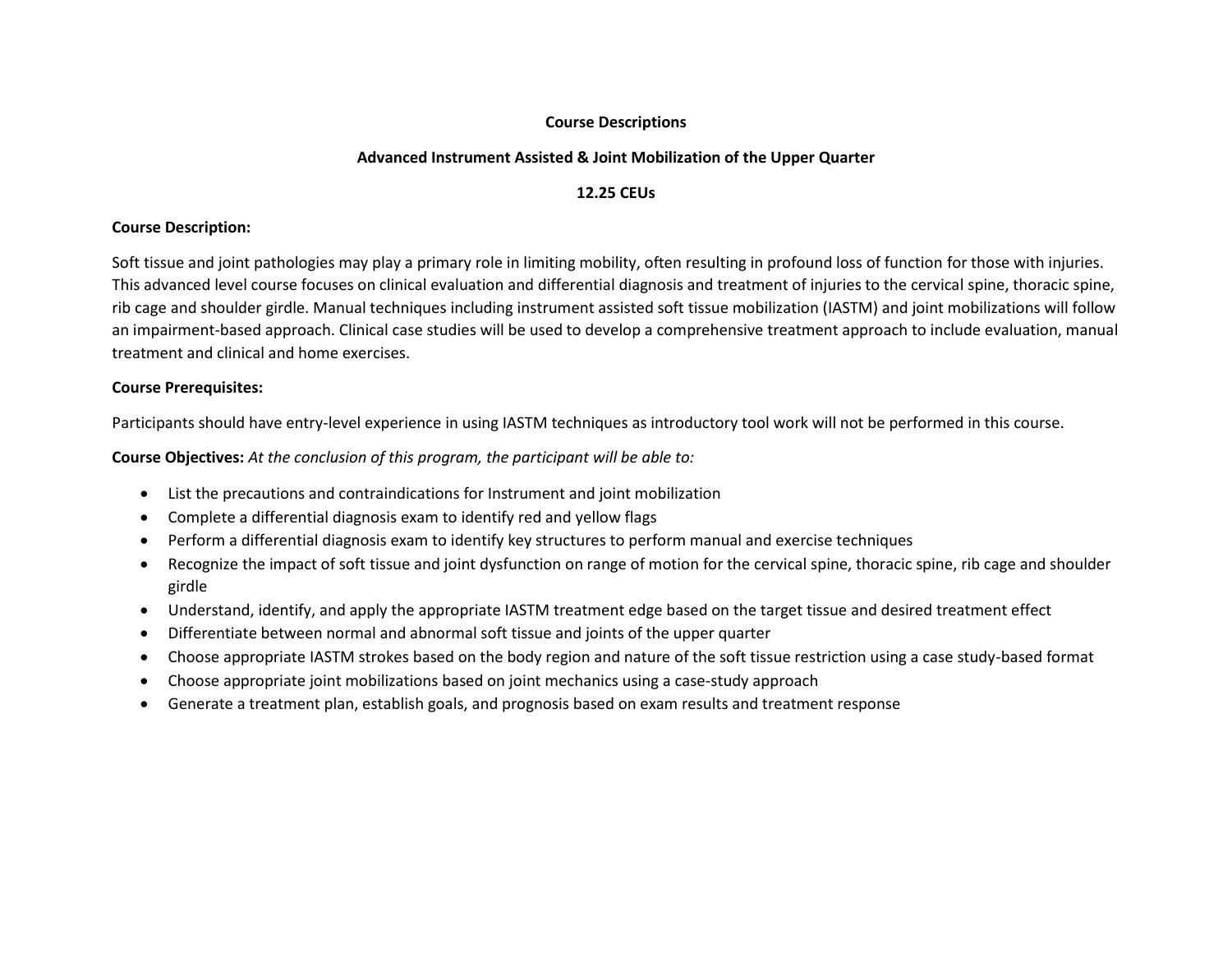#### **Comprehensive Concussion Management**

## **14.0 CEUs**

# **Course Description:**

This course will review the pathophysiology of concussion and look into why some do not recover spontaneously, without rehabilitation. There will also be comprehensive review of an evidenced-based system to better classify patients post-concussion to assist with better management. These classifications, the related physiology, examination, and treatment will be the foundation of the course. The multifaceted nature of concussions requires a comprehensive evaluation and treatment approach addressing multiple systems. Evidence-based objective measures and treatment techniques will be embedded in the course within each sub classification group. Extensive lab time and case studies will be provided.

# **Course Prerequisites:** None

- Explain the pathophysiology of post-concussion symptoms.
- Describe symptoms post-concussion that can be addressed with rehabilitation.
- Discuss and perform several assessment tools and treatments used in concussion rehabilitation.
- Describe the benefits of rehabilitation for clients with persistent symptoms post-concussion.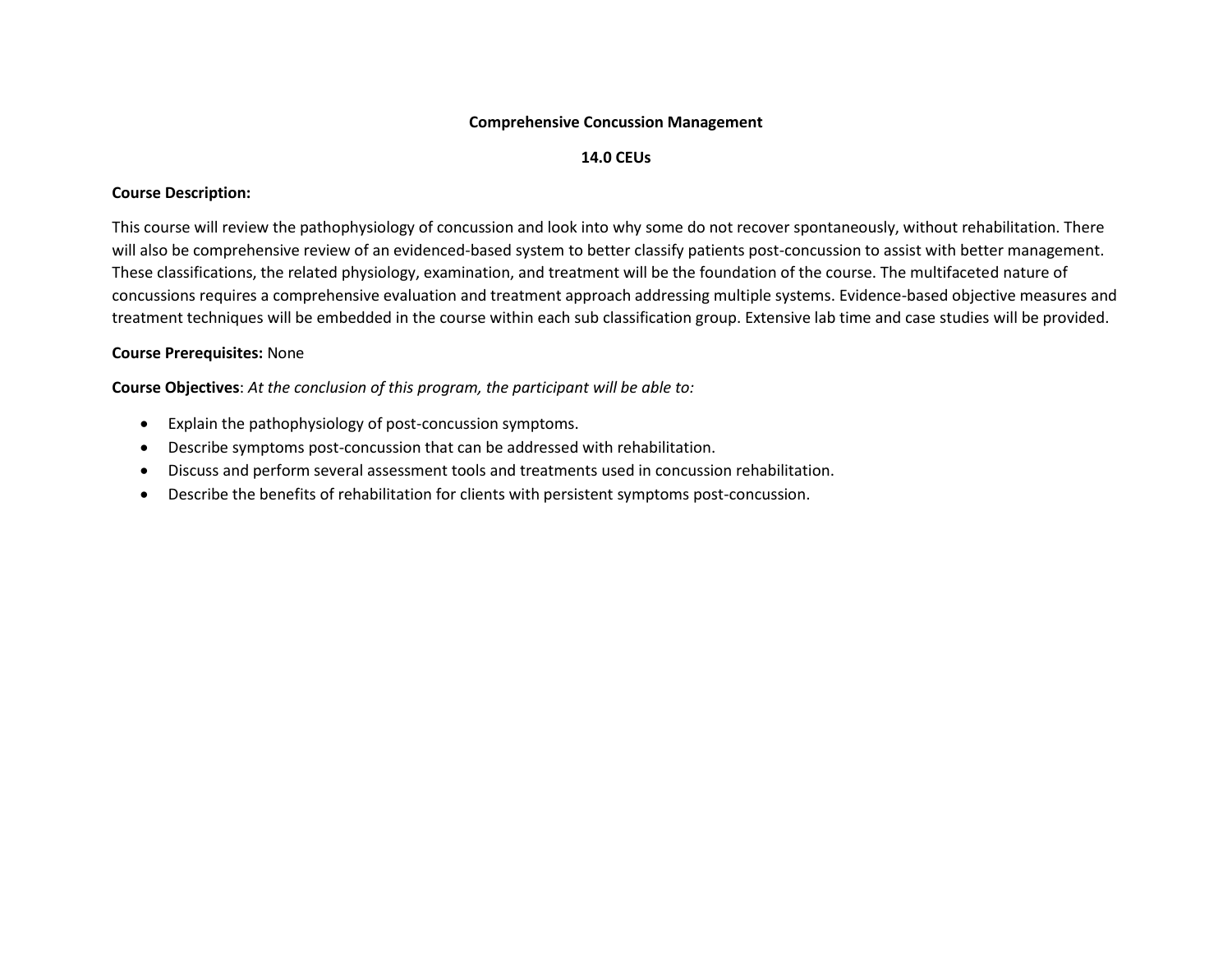# **Understanding and Treating the Complicated Pain Patient**

### **Course Description:**

This program is designed to expose participants to current understandings of the neurophysiology of pain and review and practice evidencebased techniques to address chronic pain and pain-dominant conditions. The course is a combination of didactic information, case study reviews and lab practice.

# **Course Prerequisites:** None

- Describe the stimuli and processes that give rise to physiological or nociceptive pain.
- Describe the phenomenon of peripheral and central sensitization.
- Understand the importance of the clinical interview and specific communication skills to avoid iatrogenic causes of poor outcome in this population.
- Demonstrate basic Pain Neurophysiology education skills.
- Demonstrate different treatment options that are effective for chronic pain or pain dominant conditions.
- Understand the importance of screening and outcomes tools for this population to assist with identifying risk factors and tracking progress.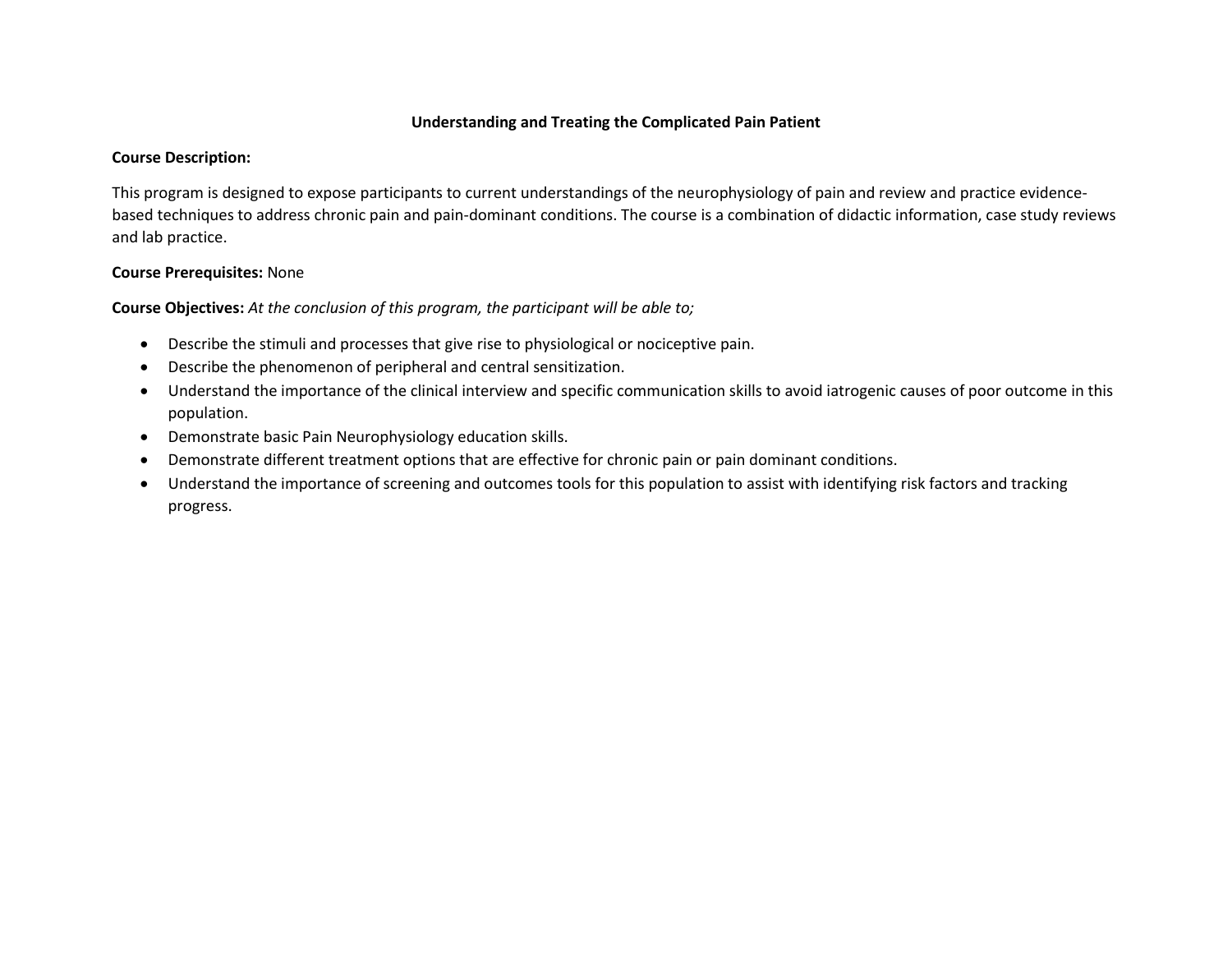## **A Biomechanical Approach to Lower Quarter Strengthening: Application to Hip, Knee, and Ankle Conditions**

# **14.25 CEUs**

# **Course Description:**

This two-day course explores lower-extremity biomechanics during gait, running, squatting, and other functional activities and introduces an evidence-based exercise paradigm for core and lower quarter strengthening. Attendees will learn evaluation strategies and exercises that can be used immediately in the clinic for any patients with challenging lower extremity conditions such as patellofemoral pain, quadriceps or Achilles tendinosis, hip bursitis, and foot/ankle pain.

# **Course Prerequisites:** None

- Understand lower extremity biomechanics during functional (closed kinetic chain) activities
- Understand relationship between biomechanical factors and pathology in the hips, knees, ankles, and feet
- Differentiate between anatomical and functional impairments to design an appropriate treatment plan
- Understand principles of specific exercise prescription to address functional and biomechanical impairments
- Understand principles of exercise progression from histological and motor control perspectives
- Understand current insights into the nature of tendon disease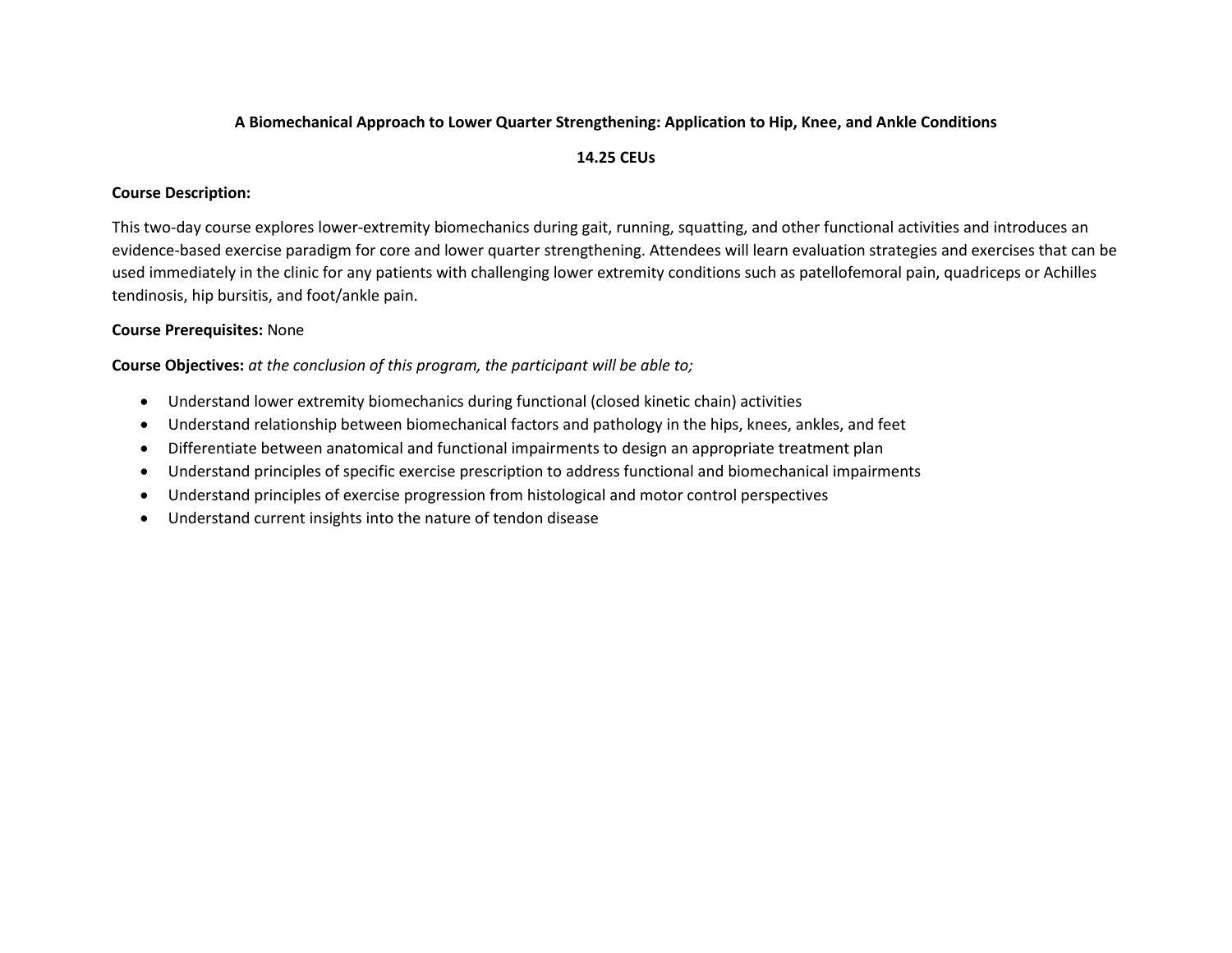## **Advanced Clinical Decision Making for the Rehabilitation Professional**

# **12.25 CEUs**

# **Course Description:**

An evidence-based approach to clinical decision making for the physical therapist. The course will pragmatically guide the participant through each realm of the process for evidence based clinical decision making. The participant will be able to find external evidence quickly and understand how to digest articles of diagnosis. The participant will learn key skills of the interaction and be exposed to the multiple realms of the hypothetico-deductive reasoning process. The participant will be required to actively participate in role playing, case studies, and group participation in order to learn the reflective and metacognitive tools for clinical decision making. Pre-reading is required as well as completing assignments for the pre-reading.

# **Course Prerequisites:** None

- Apply the 5-step process of evidence based practice (ask, acquire, appraise, apply, audit) to a particular patient.
- Demonstrate the interaction skill needed to build the patient's trust and understand the patient's perception of their condition and treatment.
- Understand the multiple realms of hypothesis based decision making in relation to their patient diagnosis and management.
- Understand the metacognitive activity of reflecting on practice and decision making, using a reflection tool.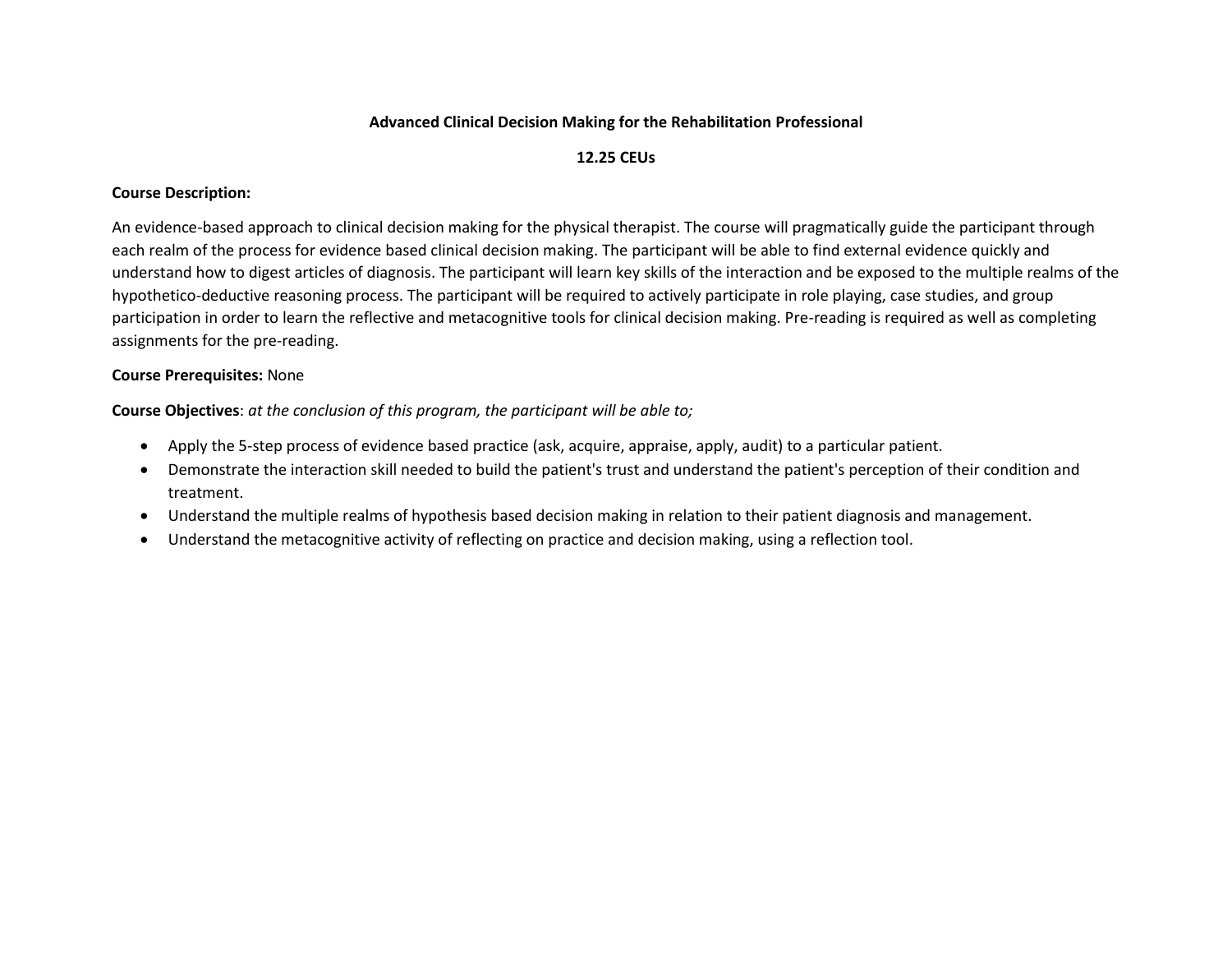# **Management of Neurological Patients in the Outpatient Setting**

# **11.75 CEUs**

### **Course Description:**

This course is targeted to clinicians looking to enhance their knowledge and ability to intervene with patients with neurological dysfunction including, but not limited to, TBI, CVA, and Parkinson's disease. Evaluation and treatment of patients with neurological diagnoses will be covered including patient presentation, intervention techniques, and documentation.

# **Course Prerequisites:** None

- Discuss common neurological conditions and expected clinical presentations of patients with stroke, TBI, MS and Parkinson's Disease
- Identify and utilize appropriate testing for neurological impairments
- Identify and utilize appropriate treatment techniques and exercise dosing for patients with neurological diagnoses
- Identify and implement appropriate treatment principles for patients with Parkinson's Disease
- Demonstrate an understanding of appropriate documentation and plan of care considerations for patients with neurological diagnoses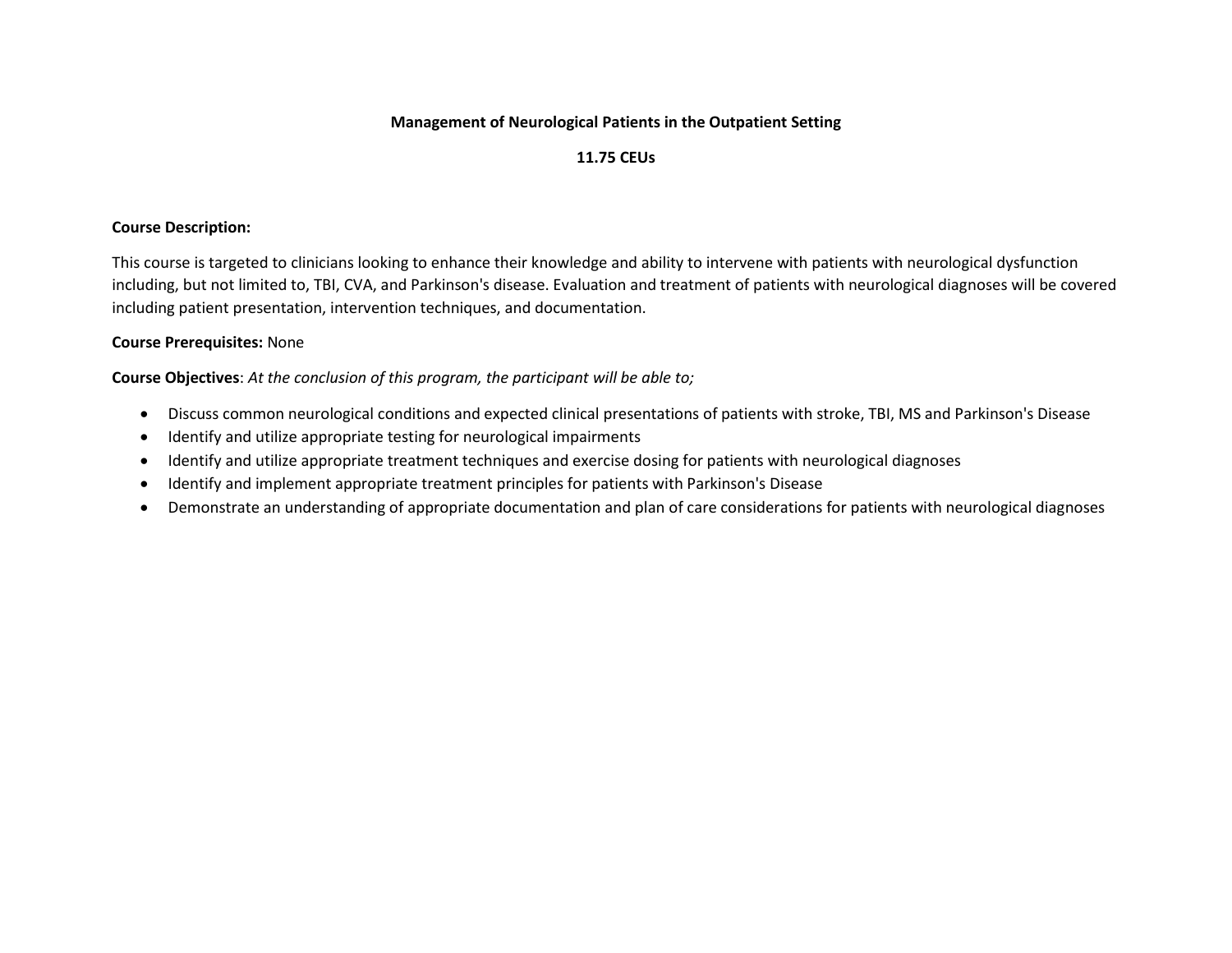# **Muscle Energy Techniques for the Lumbopelvic Spine**

# **13.25 CEUs**

# **Course Description:**

This course is intended for the clinician who has a basic knowledge of the evaluation and treatment of the lumbar spine and pelvis and is looking to diversify their treatment tools. The course will review anatomy and biomechanics of the lumbopelvic region, review osteopathic theory as related to segmental muscle hypertonicity and treatment as well as evaluation and treatment techniques using Muscle Energy.

# **Course Prerequisites:** None

- Participate in a review of Lumbopelvic anatomy and mechanics
- Understand the basic principles and theories surrounding Muscle Energy Techniques
- Appropriately identify postural bony landmarks
- Perform lumbar and sacral-iliac special tests
- Employ Muscle Energy Techniques to restore normal movement
- Document findings and treatments in TherapySource
- Integrate newly learned tools into current practice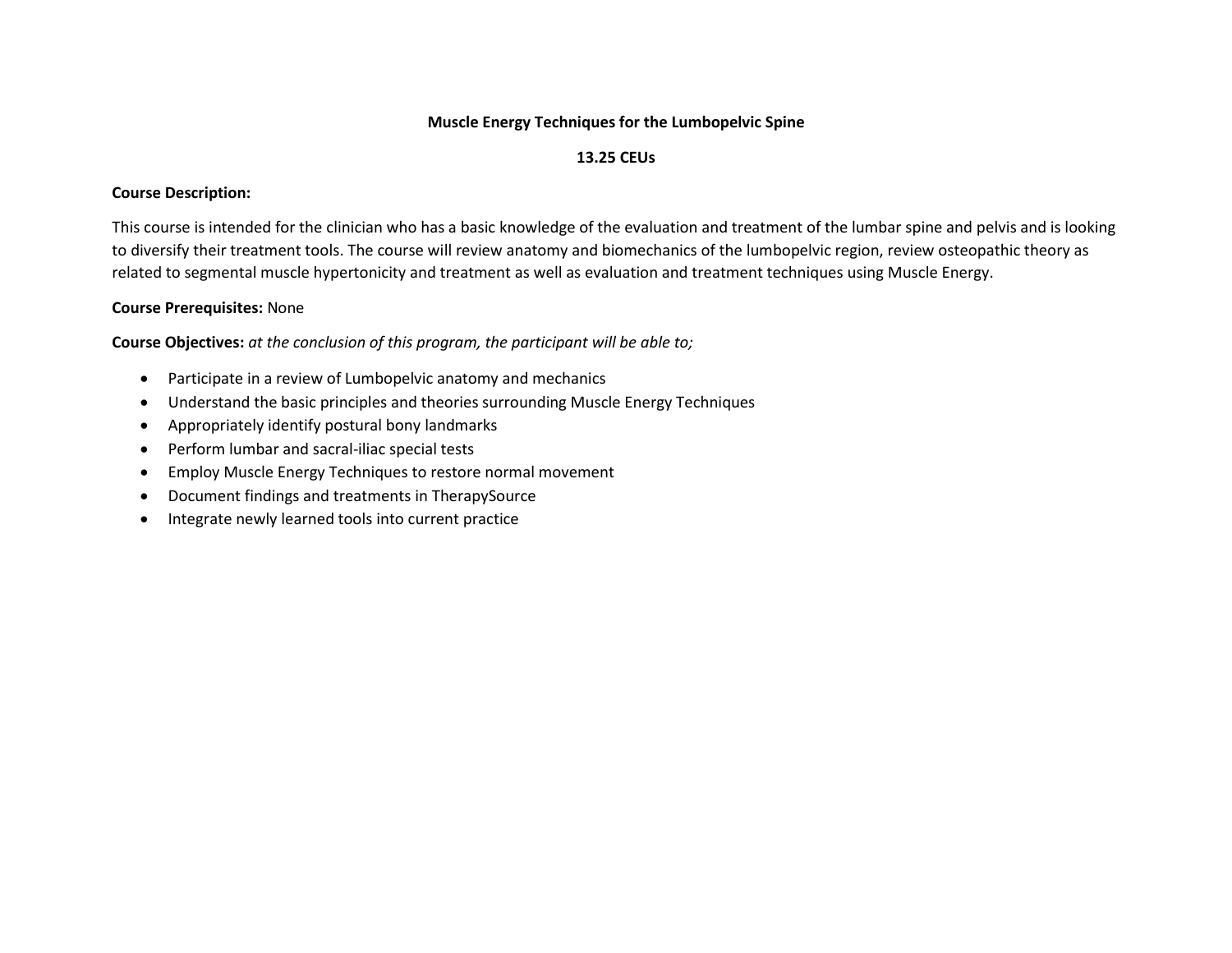### **Manipulation for the Lower Quarter: An Evidence-Informed Approach**

# **12.25 CEUs**

# **Course Description:**

This weekend case-based course includes manipulation (thrust mobilization) techniques from a research and evidence perspective directed at the lumbar spine, pelvis and lower extremity. The course is designed to emphasize the psychomotor skill development of manipulation techniques for orthopedic manual physical therapists. This course will include the clinical reasoning behind the use of these techniques to improve pain, movement and functional outcomes for patients with lower-quarter musculoskeletal dysfunction. Manual therapy interventions are presented through live-lab demonstrations. This 2-day course will follow a progression of principles and reinforce them throughout in a casebased environment, and will give the clinician hands-on skills they can use immediately upon their return to the clinical setting.

# **Course Prerequisites:** None

- Describe indications, precautions and contraindications for manipulation techniques performed to the lumbar spine, pelvis and lower extremity.
- Describe the proposed biomechanical, neurophysiological and psychological effects of spinal and extremity manipulation to the lower quarter.
- Develop and enhance clinical reasoning behind determining technique selection in the care of patients with lower-quarter dysfunction to improve pain and functional outcomes.
- Learn how to accurately identify restrictions to be manipulated utilizing manipulation techniques through a biomechanical examination.
- Demonstrate safe and effective use of manipulation techniques to the lower quarter.
- Utilize the best available evidence to facilitate integration of manipulation techniques for variety lower-quarter neuromusculoskeletal disorders for the restoration of movement and function.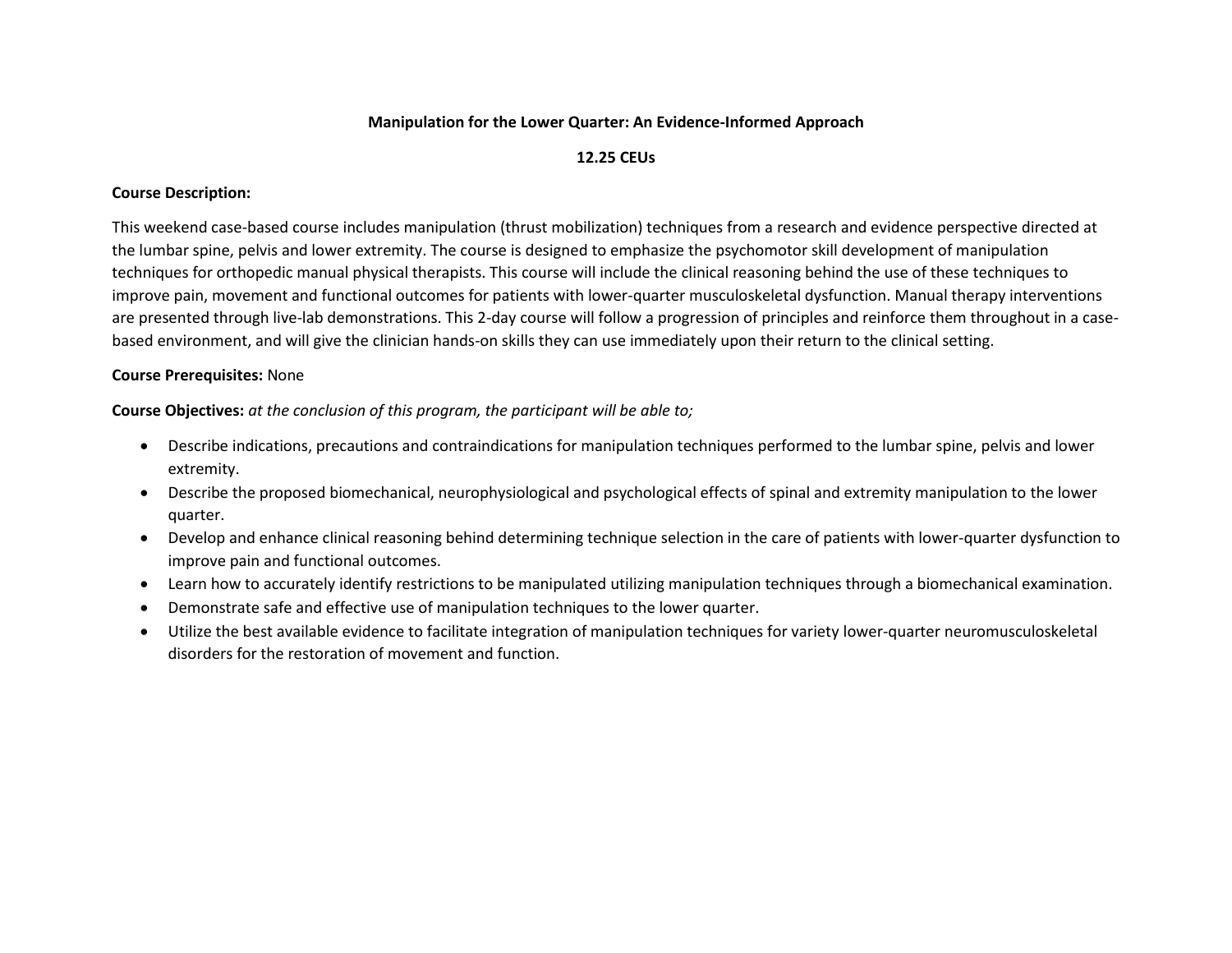### **Clinical Management of the Dizzy Patient 1: An Introduction to Vestibular Rehabilitation**

#### **14.0 CEUs**

## **Course Description:**

This evidence-based course is designed to enhance the physical therapists' ability to appropriately evaluate and design effective therapeutic interventions for common vestibular disorders. Beyond BPPV, multiple peripheral and central causes of vertigo and dizziness will be explored, including; unilateral vestibular hypofunction, migraine vertigo, anxiety-related dizziness, chronic subjective dizziness, and post-concussion dizziness.

# **Course Prerequisites:** None

- Describe the normal and pathological anatomy and physiology of the vestibular system.
- Identify important aspects of patient history and characteristics of subjective symptoms.
- Describe the main causes of vertigo and dizziness.
- Demonstrate a thorough ocular motor, postural stability, and gait exam.
- Properly interpret examination findings in order to determine diagnosis of common vestibular disorders.
- Provide rationale for therapeutic procedures provided to the vestibular patient.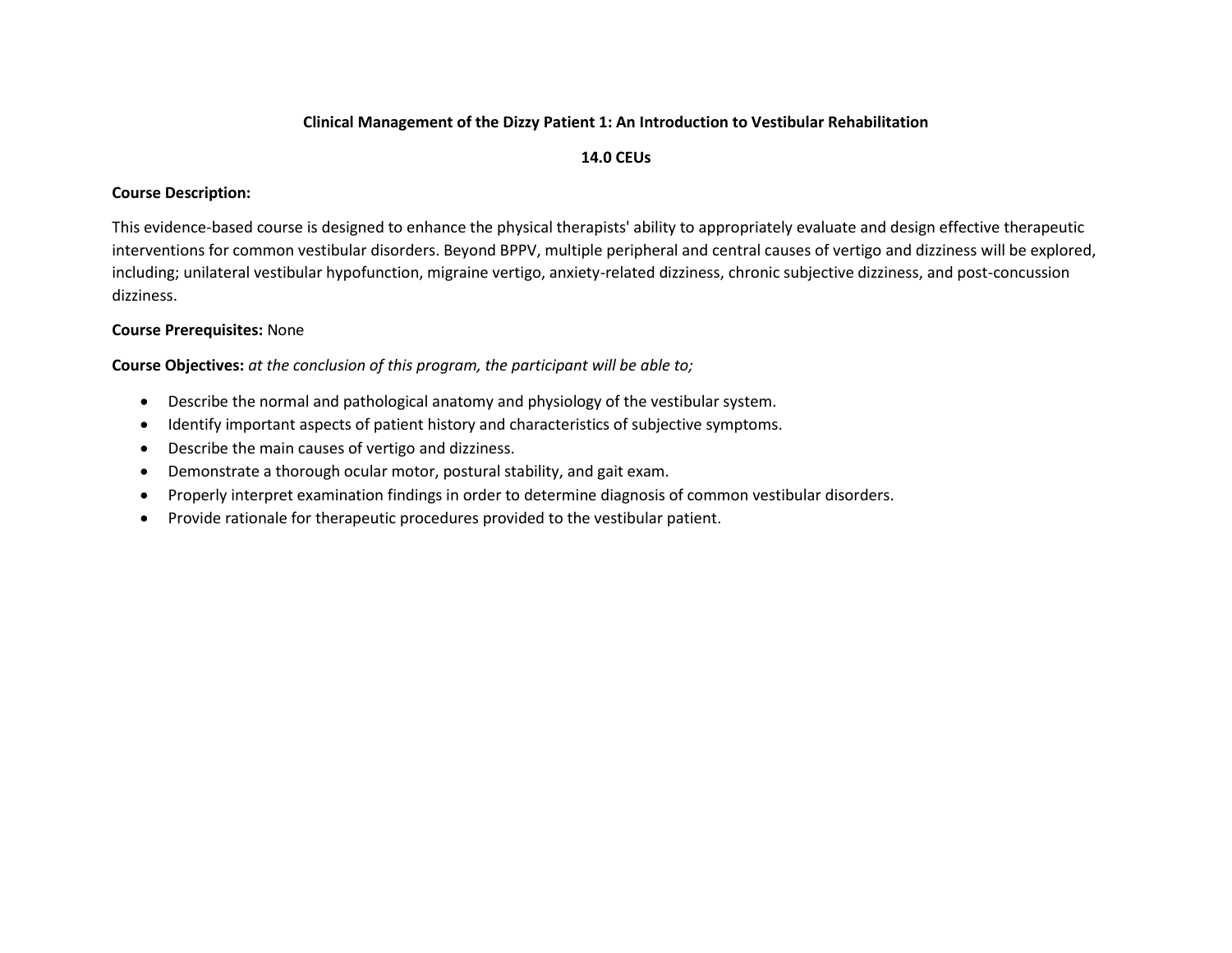# **Current Concepts in Evaluation and Treatment of Headache by Rehabilitation Professional**

# **13.75 CEUs**

## **Course Description:**

This course provides the learner with key elements from the growing body of literature on management of headaches by rehabilitation professionals and the skills to evaluate and development and implement treatment plans for tension type and cervicogenic headaches.

# **Course Prerequisites:** None

- Describe the International Headache Society classification to headaches including signs, symptoms, and differential diagnosis.
- Define the incidence of common headache types and those for which there is evidence supporting physical rehabilitation intervention.
- Understand current concepts of musculoskeletal impairment relate to the presence and type of headache.
- Demonstrate the ability to assess for cervicocranial and upper cervical mobility including specific testing for hypomobility and instability.
- Demonstrate the ability to assess for movement patterns and endurance of the craniocervical musculature.
- Demonstrate the ability to instruct patients in deep neck flexor and extensor endurance training.
- Be able to demonstrate manual therapy techniques to improve mobility in hypomobile areas associated with headache.
- Describe precautions and contraindications for testing and manual therapy of the craniocervical and thoracic regions.
- Describe the etiological factors contributing to cervicogenic and tension type head ache and how they can be affected through physical rehabilitation.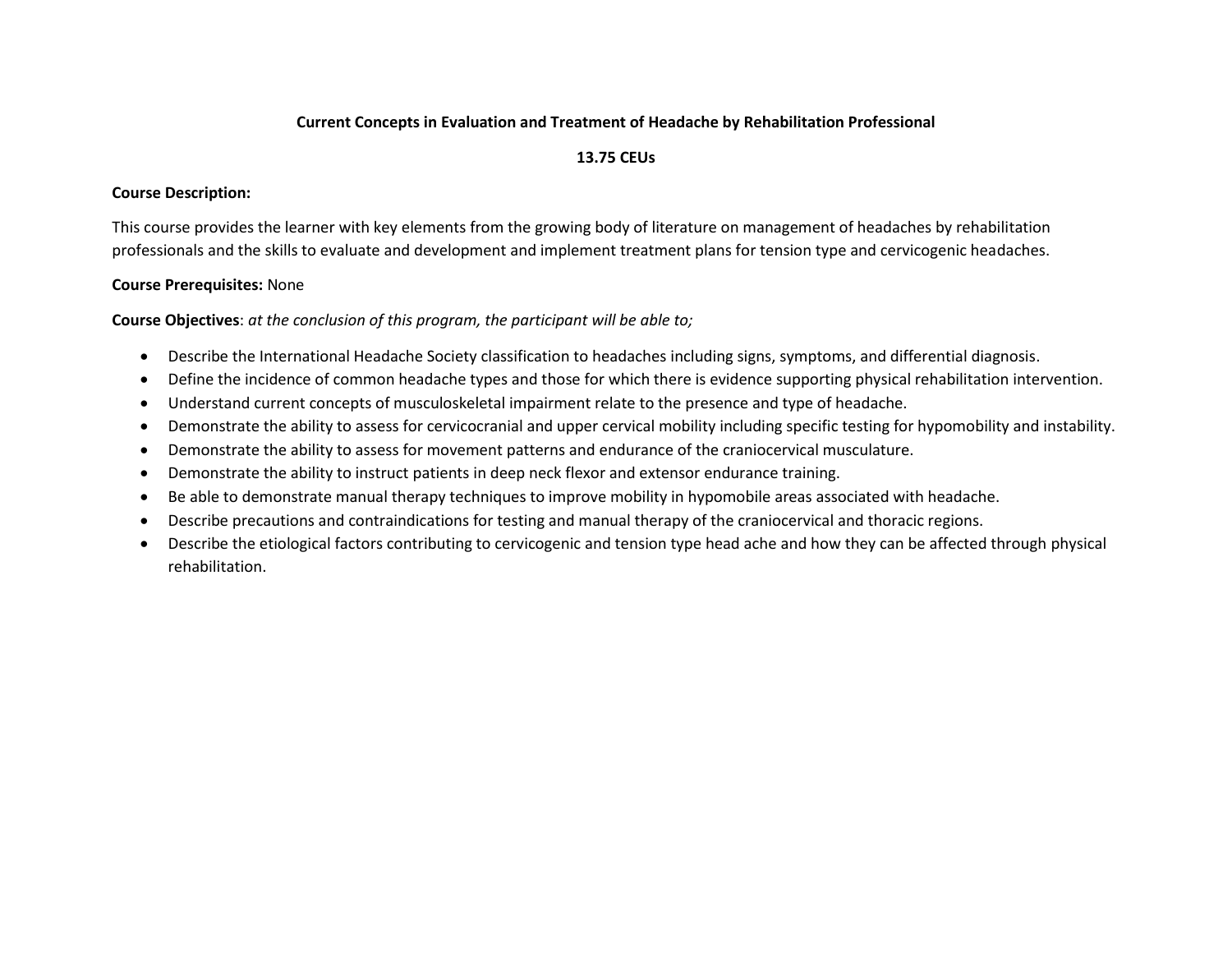### **Current Concepts in Treatment of Temporomandibular Disorders**

### **7.5 CEUs**

# **Course Description:**

This blended course on Temporomandibular Joint Disorders (TMD) is designed to be a basic-to-intermediate course that provides the clinician with the clinical skill set to successfully evaluate and treat common disorders of the Temporomandibular Joint (TMJ). Its focus is on properly identifying the PT diagnosis to treat and following this with a combination of evidence-based exercise techniques and manual therapy to provide the best available care for the patient. The course will also review postural / upper-cervical implications on the temporomandibular joint. The course consists of online prerequisite didactic material followed by a 1-day lab-intensive workshop.

# **Course Prerequisites:** None

- Demonstrate effective and efficient testing of the cranial nerves
- Demonstrate accurate palpation of soft tissue and bony structures in the craniofacial region
- Identify red flags that necessitate referral
- Describe differential diagnoses for that region
- Demonstrate the ability to perform a comprehensive evaluation of the individual with craniofacial pain
- Demonstrate ability to prescribe and dose exercises for common TMJ pathologies
- Demonstrate safe and effective manual tissue mobilization of the masticatory muscles
- Demonstrate ability to perform safe and effective joint mobilizations of the TMJ
- Demonstrate the ability to correctly subgroup dysfunctions based on presentation and determine a PT POC including: duration, frequency, and prognosis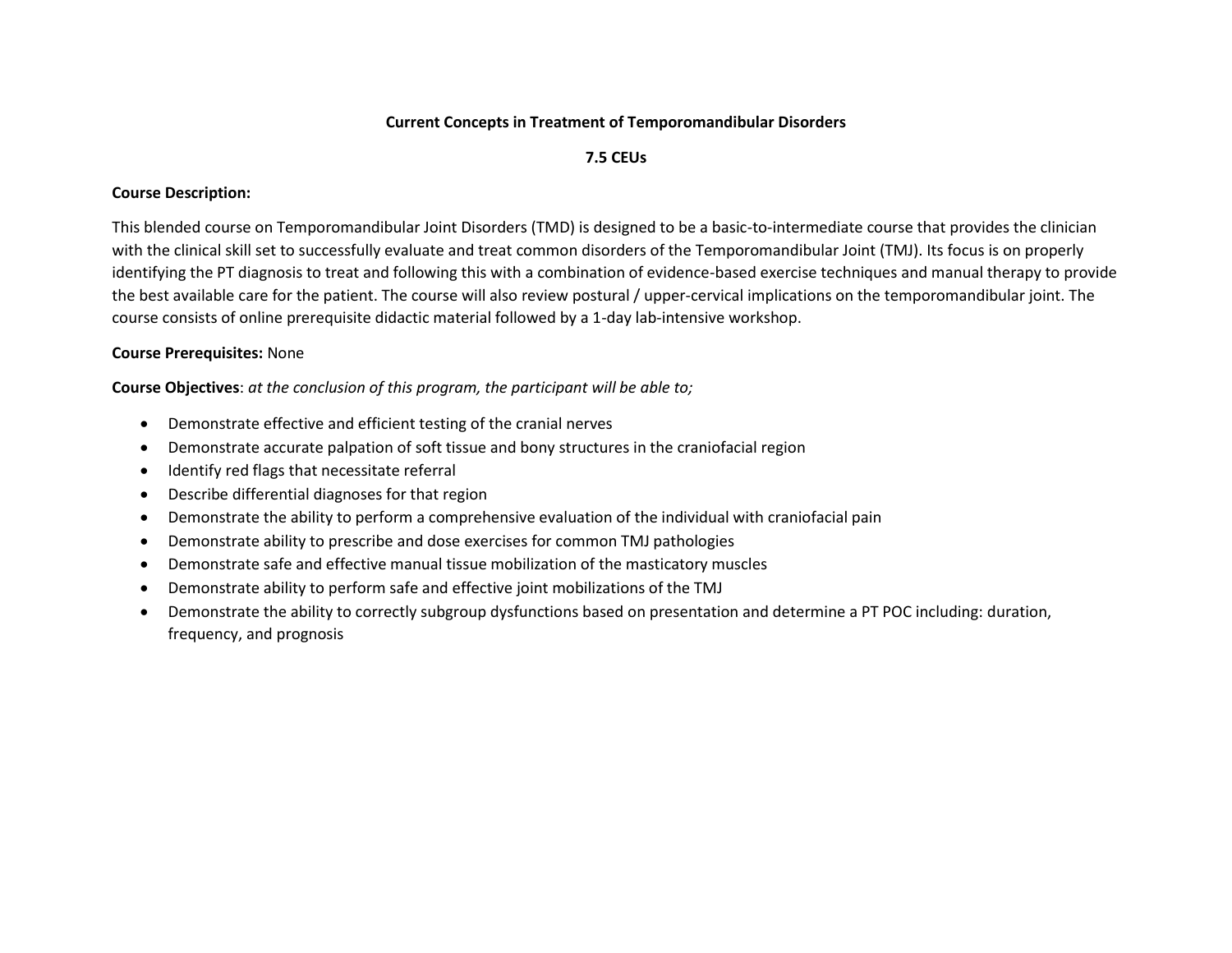## **Current Concepts in Evaluation and Treatment of the Lumbopelvic Spine**

# **12.25 CEUs**

# **Course Description:**

The purpose of this course is to provide practicing clinician Trainer with foundational anatomical knowledge of the lumbopelvic region, current research and treatment concepts, advanced examination techniques, functional exercise prescription, and prophylactic recommendations for patients. The course will emphasize thorough examination to specifically diagnose pathology of the lumbar spine and/or sacroiliac regions.

# **Course Prerequisites:** None

- Describe examination and all appropriate tests for differential diagnosis of lumbopelvic pain.
- Describe the utility of tissue specific diagnosis for purpose of applying most appropriate treatment paradigm.
- Describe competency of lumbar and sacroiliac special tests.
- Describe competency of lumbopelvic soft tissue, joint, and neural mobilization and manipulation techniques.
- Describe and apply exercise prescription for various diagnoses of lumbopelvic pain based on evidence-based practices.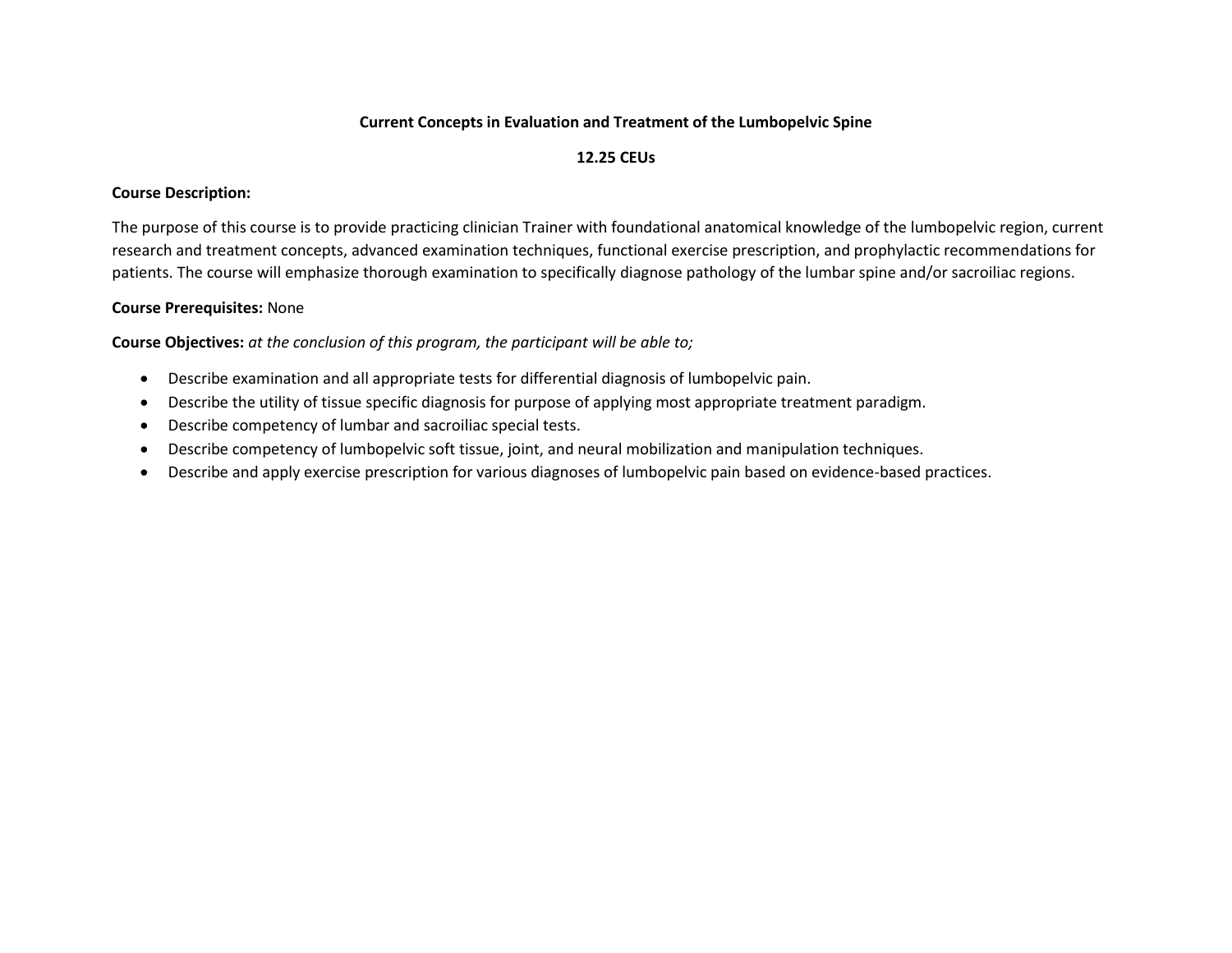### **Manual Therapy and Exercise for Cervico-Thoracic Spine Disorders**

**15.0**

#### **Course Description:**

This two-day lab-based course will introduce an evidence-based systematic physical therapy approach to the treatment of patients with neck and upper back pain including relationships between the spine and shoulder girdle. Lab sessions will focus on soft tissue work, thrust and nonthrust manipulation of the cervicothoracic spine, and specific exercises for self-mobilization and coordination training.

#### **Course Prerequisites:** None

- Participants to understand relevant anatomy and biomechanics and how they influence all aspects of treatment
- Participants to demonstrate soft tissue and joint play assessment and synthesize findings to select appropriate treatment techniques
- Participants to determine contributions of thoracic dysfunction and limited scapular girdle coordination to shoulder strength
- Participants to demonstrate skilled soft tissue mobilization techniques for musculature affecting the cervicothoracic spine
- Participants to perform skilled thrust and non-thrust manipulative techniques for the cervicothoracic spine
- Participants to demonstrate specific exercise procedures based on examination findings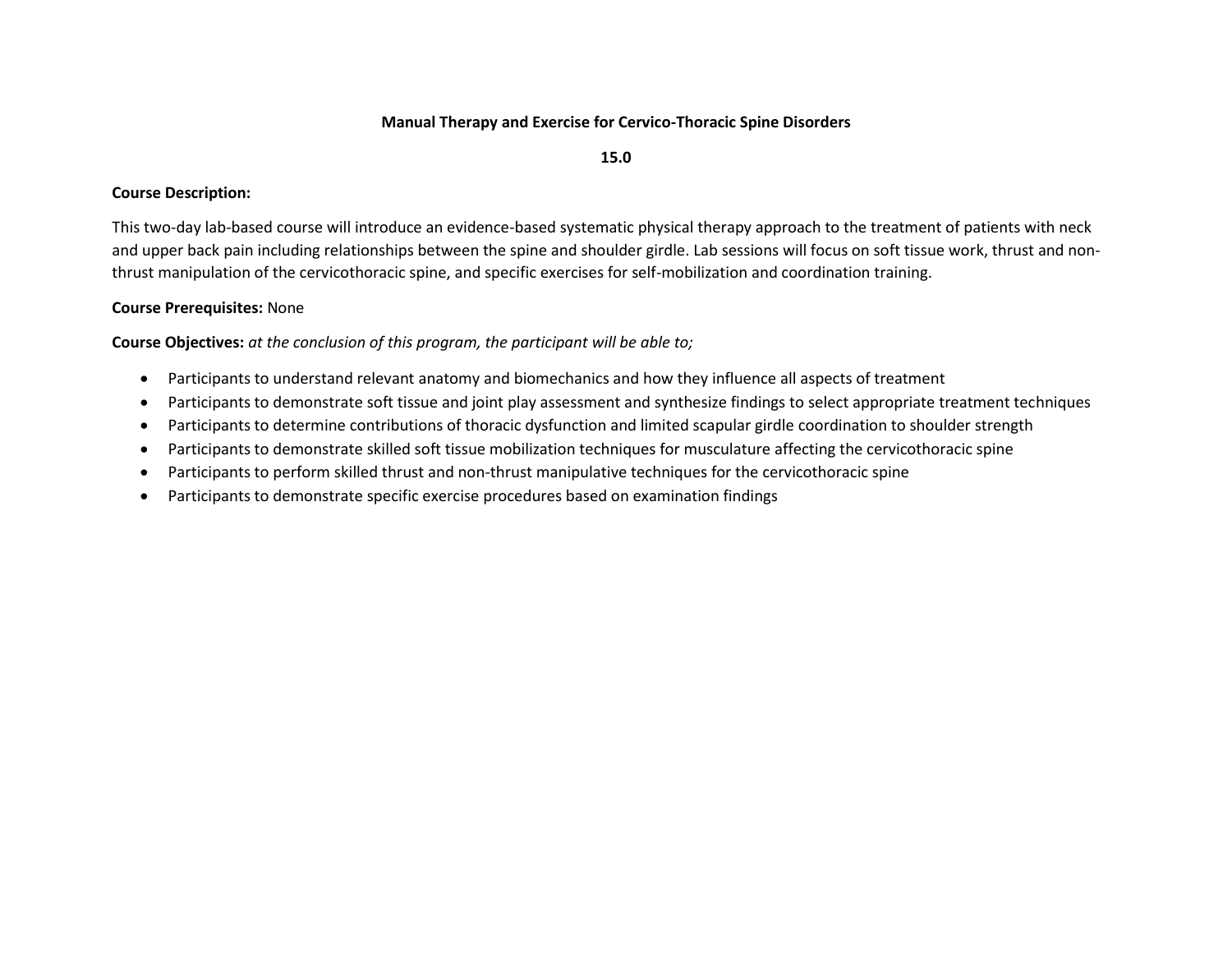### **Current Concepts in Evaluation and Treatment of the Shoulder Complex**

#### **Course Description:**

This 1½ day program is designed to bridge the gap between scientific research and clinical practice. The concepts and principles presented will emphasize current and innovative approaches to the biomechanical evaluation and treatment of shoulder pathology. Teaching methods will include lecture (25-30%) and lab practice (70-75%). The focus of the program is on immediate clinical application of evidence-based practice in a limited access environment.

### **Course Prerequisites:** None

- Explain and integrate the functional anatomy of the SC, AC, GH, and scapulothoracic joints into a plan of care on behalf of a patient.
- Explain the functional and stabilizing function of the muscles and ligaments of the shoulder.
- Define the biomechanical and EMG relationships of the upper extremity during functional activities
- Perform a comprehensive and efficient orthopedic clinical examination of the shoulder based on current diagnostic evidence.
- Understand the specificity, sensitivity and likelihood rations for common special tests used in daily practice.
- Identify the common signs and symptoms of operative and non-operative pathologies of the shoulder
- Explain the evidence based rationale and general treatment concepts of orthopedic shoulder pathologies so as to design and implement specific therapeutic activities.
- Perform manual and therapeutic exercise techniques for the shoulder.
- Construct and implement a functional rehabilitation program with accurate dosage in the treatment of shoulder injuries.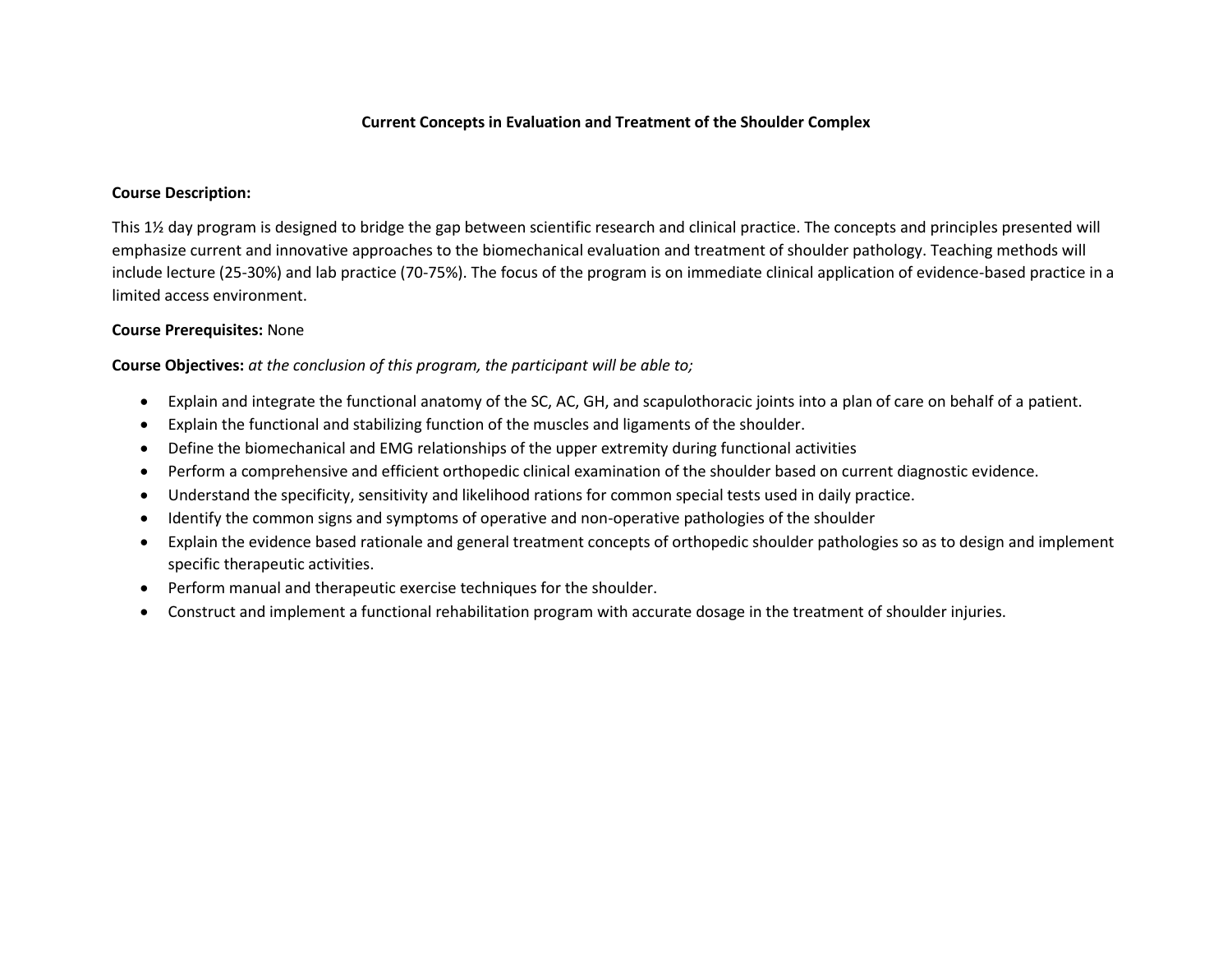## **Advanced Instrument Assisted & Joint Mobilization of the Lower Quarter**

## Course Description:

This advanced level course focuses on clinical evaluation and differential diagnosis and treatment of injuries to the lower quarter and lumbopelvic region. Manual techniques including instrument-assisted soft tissue mobilization (IASTM) and joint mobilizations will follow an impairment-based approach. Clinical case studies will be used to develop a comprehensive treatment approach to include evaluation, manual treatment and clinical and home exercises.

# Course Objectives:

At the conclusion of this program, the participant will be able to:

- List the precautions and contraindications for Instrument and joint mobilization
- Complete a differential diagnosis exam to identify red and yellow flags
- Perform a differential diagnosis exam to identify key structures to perform manual and exercise techniques
- Recognize the impact of soft tissue and joint dysfunction on range of motion for the lower quarter and limbo-pelvic region
- Understand, identify, and apply the appropriate IASTM treatment edge based on the target tissue and desired treatment effect
- Differentiate between normal and abnormal soft tissue and joints of the lower quarter
- Choose appropriate IASTM strokes based on the body region and nature of the soft-tissue restriction using a case study-based format
- Choose appropriate joint mobilizations based on joint mechanics using a case-study approach
- Generate a treatment plan, establish goals, and prognosis based on exam results and treatment response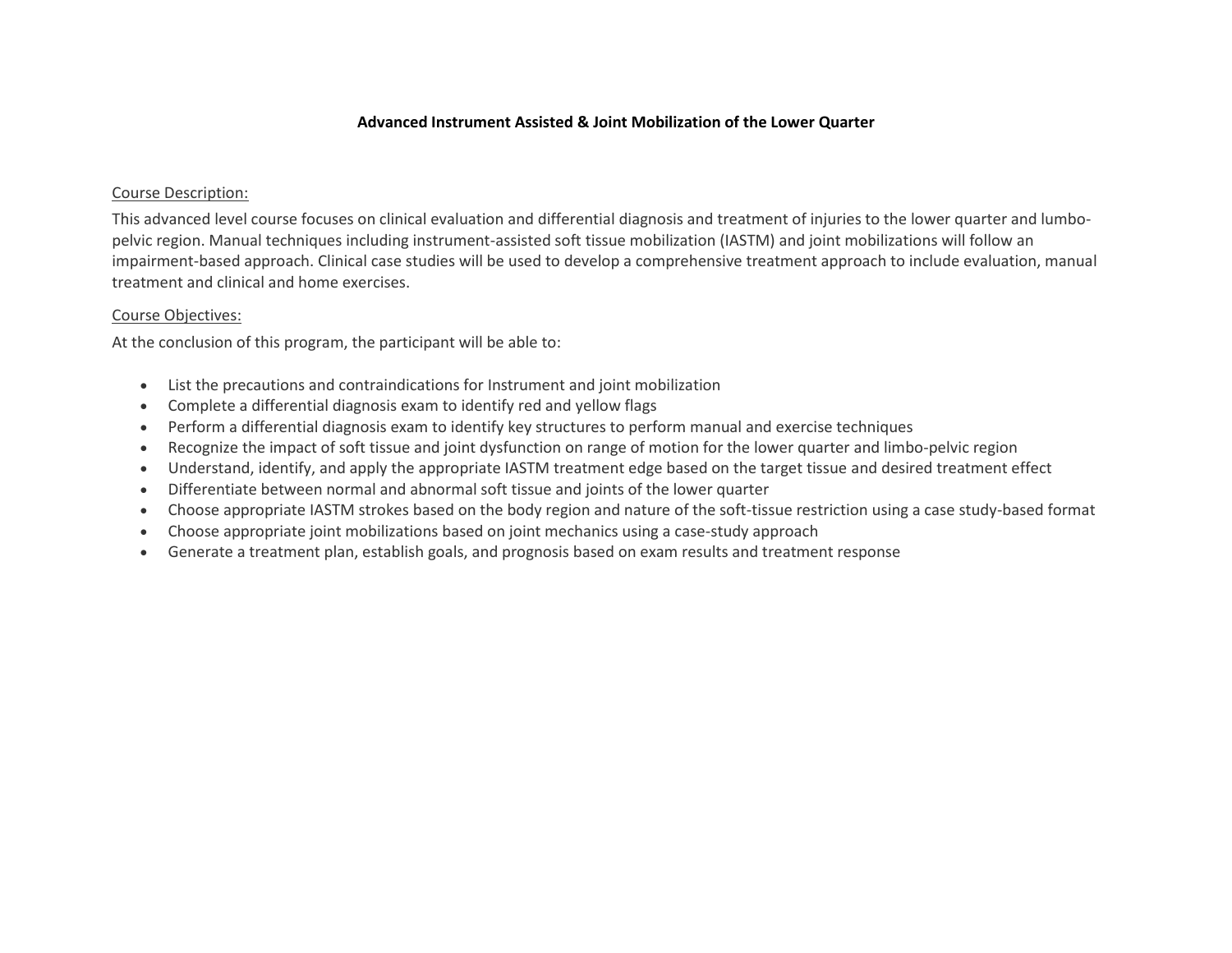# **Clinical Applications of Therapeutic Taping: an Evidence Based Approach**

### **Course Description:**

An evidence based approach to multiple taping modalities to facilitate patient recovery. This course will be a case study format for teaching. A patient will be presented, evidence and clinical decision making will be reviewed and the options for intervention will be taught for each case with emphasis on the benefits of each technique and following up with appropriate reinforcement exercises. Techniques will include kinesiology, athletic and other tapes.

# **Course Prerequisites:** None

# **Course Objectives:**

- At the conclusion of this program, the participant will be able to:
- $\bullet$  Identify an appropriate patient for taping based on current evidence.
- Identify the best/most appropriate taping method based on current evidence.
- Demonstrate competence in performing taping applications
- Evaluate patient response to taping and prescribe and appropriate exercise program to maximize benefit of taping.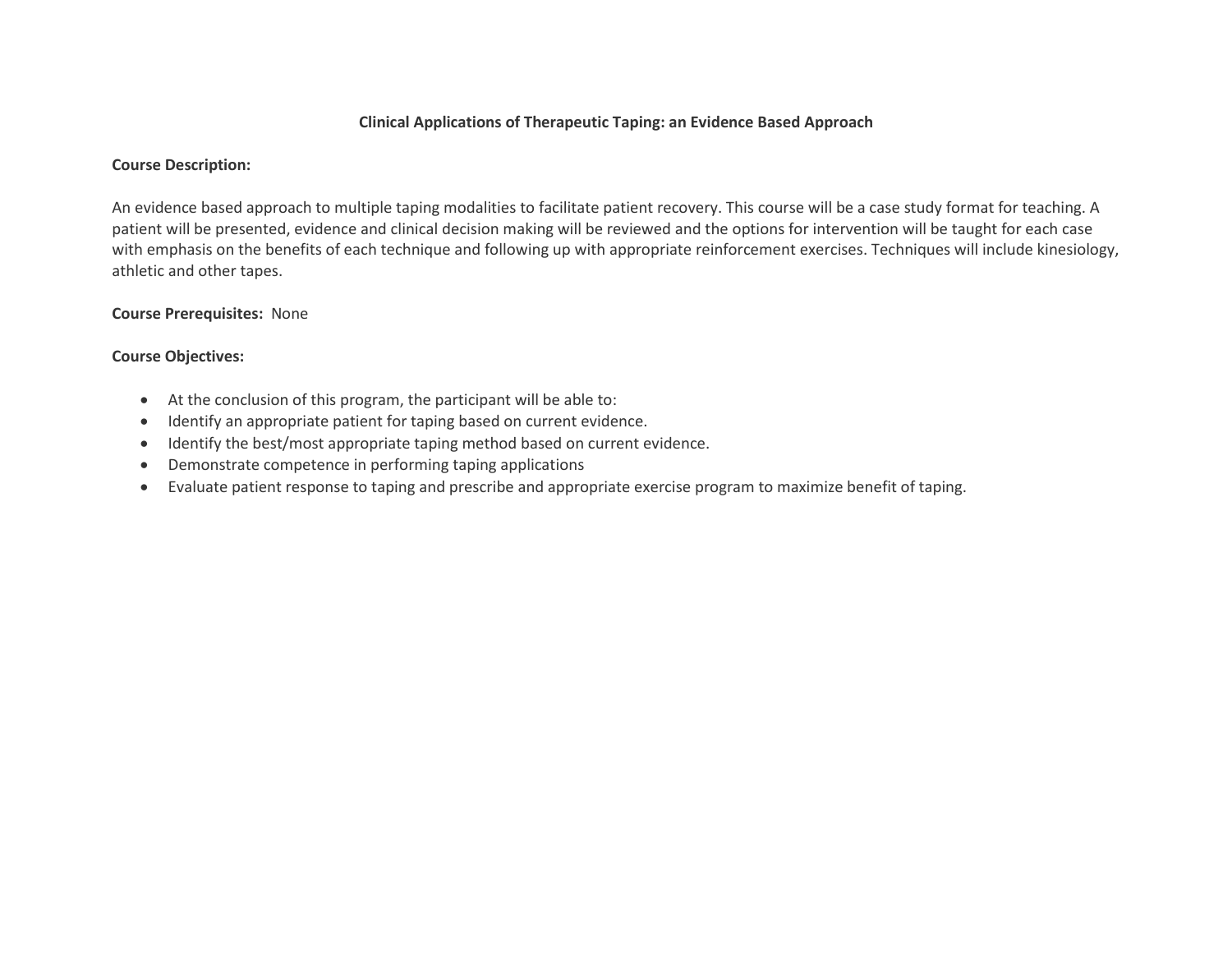## **Clinical Management of the Dizzy Patient Level 2 - Vestibular Rehabilitation beyond UVH & BPPV**

### **Course Description:**

This course is designed to look beyond the basics of vestibular rehabilitation. We will explore additional pathology, testing, and treatments typically not covered in introductory courses. This material can be used to provide learners with better management strategies for this complicated patient population in order to achieve more successful outcomes. Utilizing lectures, lab, interactive discussions, and case presentations, this course will prepare the learner to make the most appropriate clinical management decisions with vestibular patients. It is highly recommended that you have taken a vestibular rehabilitation course prior to taking this course.

# **Course Prerequisites:**

Prerequisite knowledge for this course involves being able to perform and interpret a basic vestibular evaluation (for UVH, BPPV, and ruling out central causation) as well as implementing a basic treatment plan for those disorders. A basic vestibular examination is not covered in this course.

- Describe at least two assessment tools that can be used to assess a patient with complaints of dizziness
- Perform at least two treatment techniques to address the more complicated dizzy patient
- Recognize signs and symptoms of someone who may have a functional neurological disorder
- Interpret the results of non-clinical vestibular tests (i.e. VEMP/VNGs)
- Describe components of a vestibular rehabilitation plan for the more complicated dizzy patient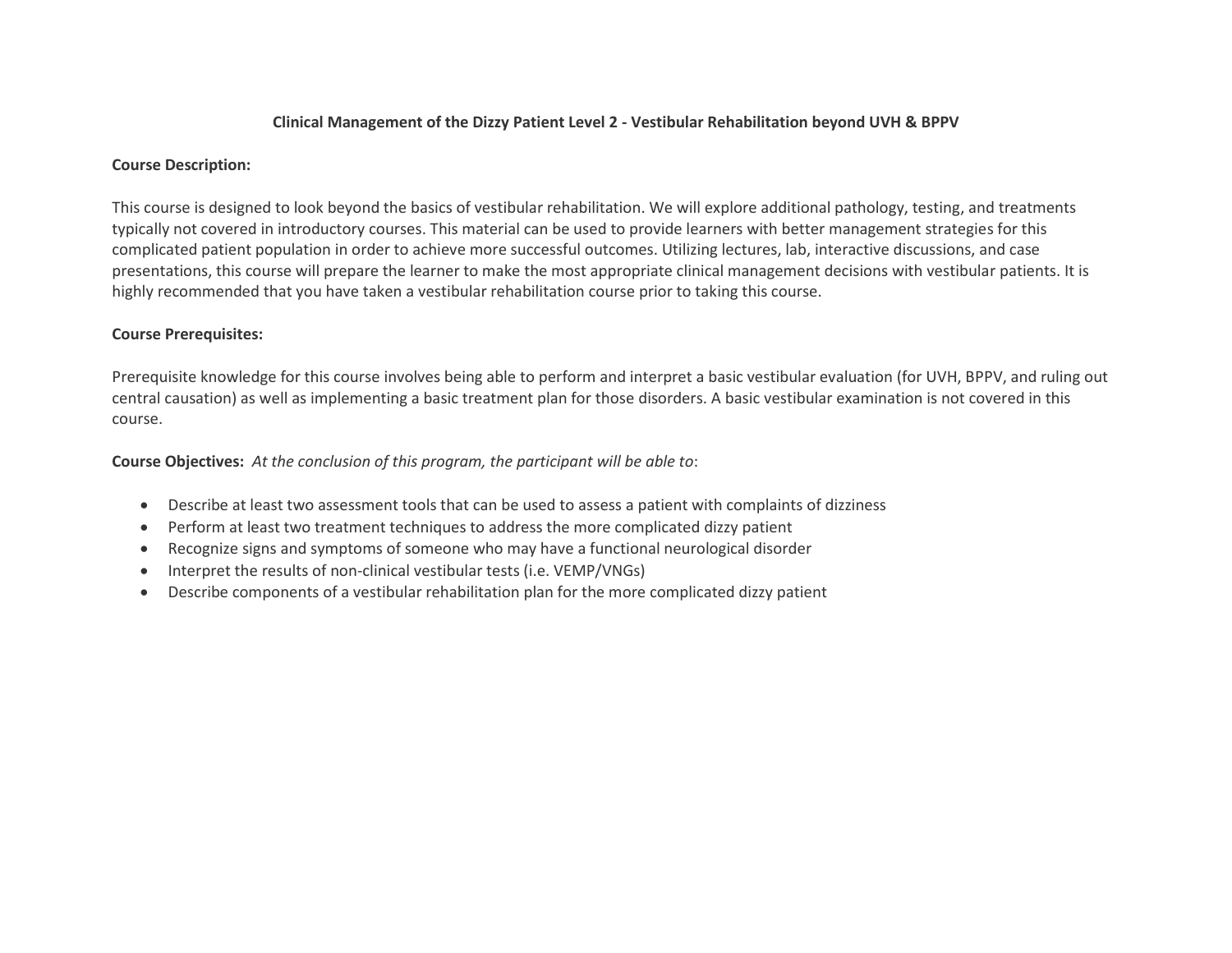### **Current Concepts in Evaluation & Treatment of the Cervical Spine**

#### **Course Description:**

This program takes participants through the process of Evidence Based Physical Therapy for the Management of Neck Pain. As outlined in the Guideline to the Treatment of Neck Pain published in the J Orthop Sports Phys Thera and currently under revision, a classification approach to the examination and treatment of the Neck Pain will be utilized. Additional classification approaches to those expounded in the guideline will also be included. This course is heavily manual therapy-based and will include high-velocity thrust techniques for the thoracic and cervical spine.

#### **Course Prerequisites:**

None

- Demonstrate precautionary testing on the cervical spine.
- Demonstrate a basic Cervical Spine Evaluation.
- Demonstrate Evaluation and Treatment techniques for Specific Classifications of neck pain.
- Develop treatment plans and institute treatment based on a classification approach.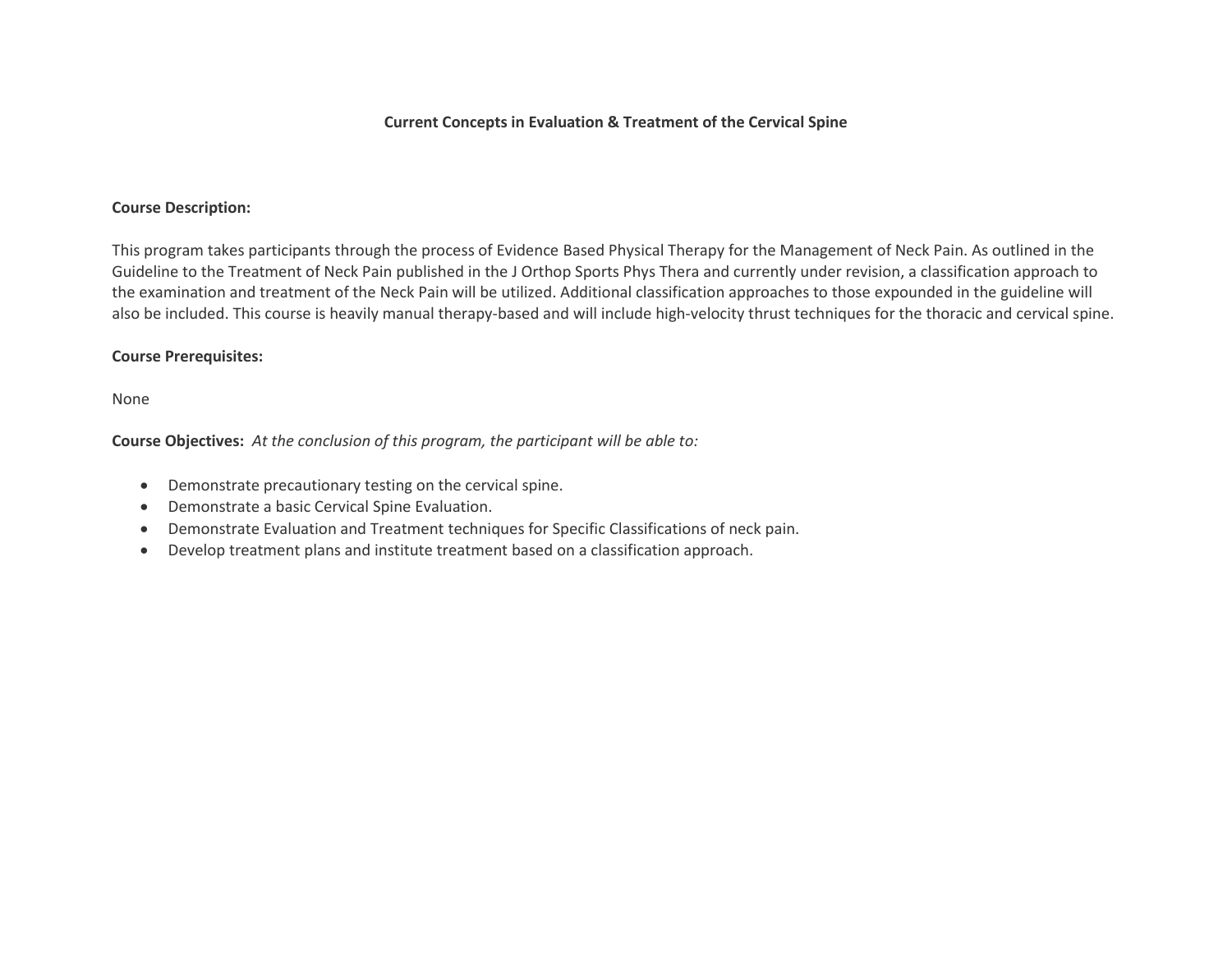### **Current Concepts in Evaluation & Treatment of the Hip**

#### **Course Description:**

This two-day course is designed to teach the participant in both evaluation and treatment. Evaluation will focus on learning the specificity and sensitivity of the tests we use, plus learn the latest research on new clinical tests. The treatment component of the course will focus on both basic and advanced joint mobilizations of the hip, but will also include soft tissue techniques and exercise to complement the mobilizations. Hip mobilizations are generally underutilized in physical therapy, however, they can be an effective treatment modality in both providing mechanoreceptor recruitment and decompressing the joint surfaces, which is very beneficial in labral lesions, osteoarthritis, and several other pathologies. The hip mobilizations learned will involve both belting and non-belting techniques, so please bring 1-2 manual therapy belts if available. Special consideration will also be placed on learning the newest evidence in labral pathology, exercise, and differential diagnosis.

### **Course Prerequisites:** None

- Understand the anatomy biomechanics of the hip and their implications on manual therapy and exercise.
- Perform an initial evaluation knowing the sensitivity and specificity of hip special testing.
- Know the reasoning for performing manual therapy specific to various diagnoses.
- Perform soft tissue mobilization techniques to the surrounding hip musculature.
- Learn appropriate joint mobilizations for the hip with & without belting.
- Develop an applicable evidence-based exercise program for your patients.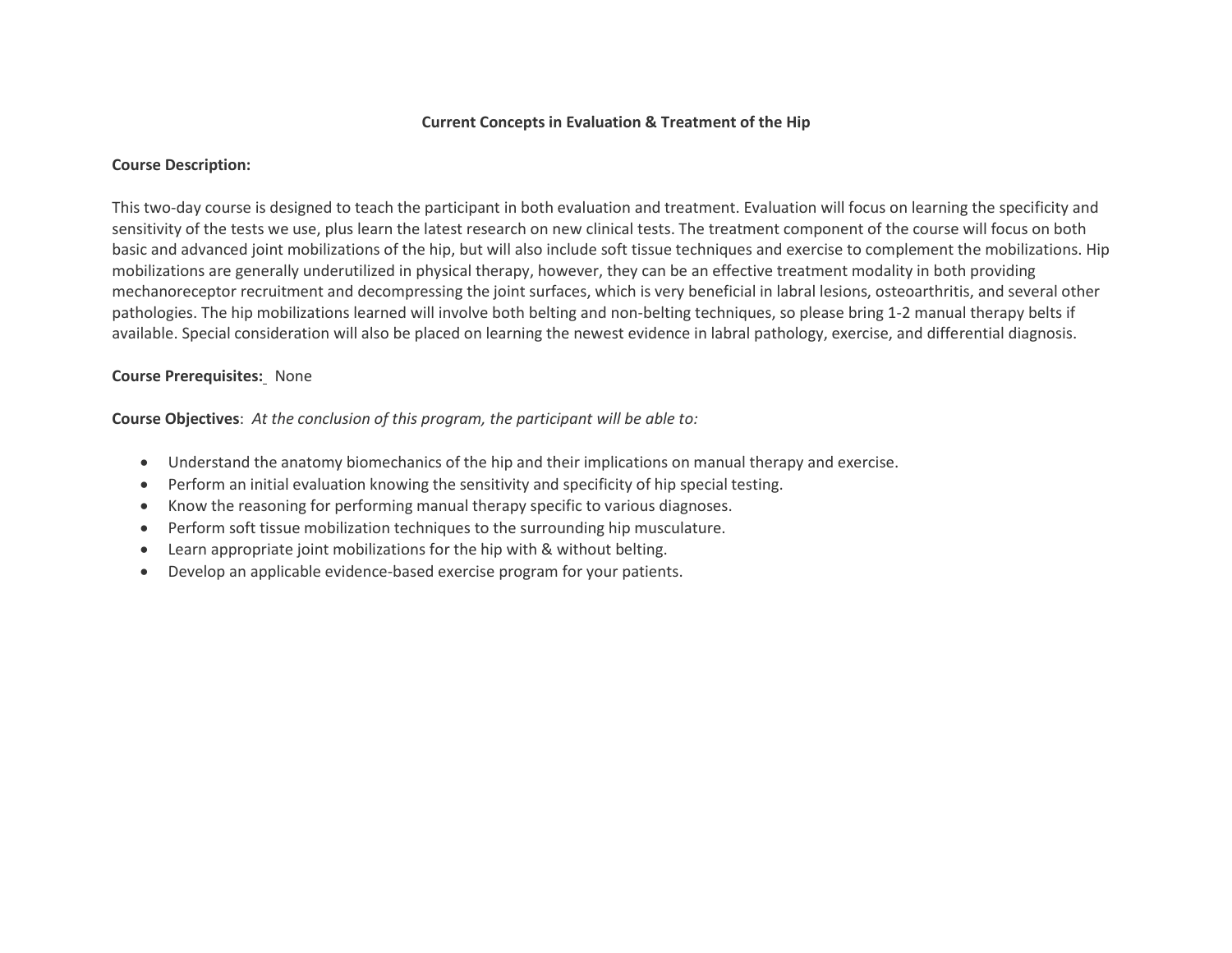#### **Current Concepts in Movement Assessment**

#### **Course Description:**

This 2-day course will provide PTs, ATCs and PTAs with the tools and knowledge to effectively assess measure and interpret abnormal movement patterns of the lower kinetic chain in athletes and active individuals using the Athletic Movement Index™ (AMI™). Based on the analysis and interpretation of the AMI™, participants will be provided with the knowledge to effectively implement the corrective exercise program to improve the results on the AMI™, rehabilitate, reduce risk for injury and improve athletic performance.

### **Course Prerequisites:** None

- Identify and define the components of lower extremity pathokinematics
- Understand the correlation of limb symmetry index (LSI) to LKC IR/dynamic valgus and return to sport implications
- Understand the Athletic Movement Index™ (AMI™) applied with and without technology and its clinical implications
- Understand how to interpret pathokinematics noted with the AMI™
- Demonstrate an understanding of appropriate exercise prescriptions based on results and information gained from the AMI™
- Participate in practical application of the AMI™ with class subjects (video and analysis)
- Participate in practical application of the exercise program designed to improve deficits noted with the AMI™
- Discuss the billing strategies, costs and benefits of creating a customer-driven niche practice focused on injury prevention, pain management, sports rehabilitation, and athletic performance enhancement
- Discuss specific niche markets and AMI™ applications (running assessments, soccer assessments, cheer assessments)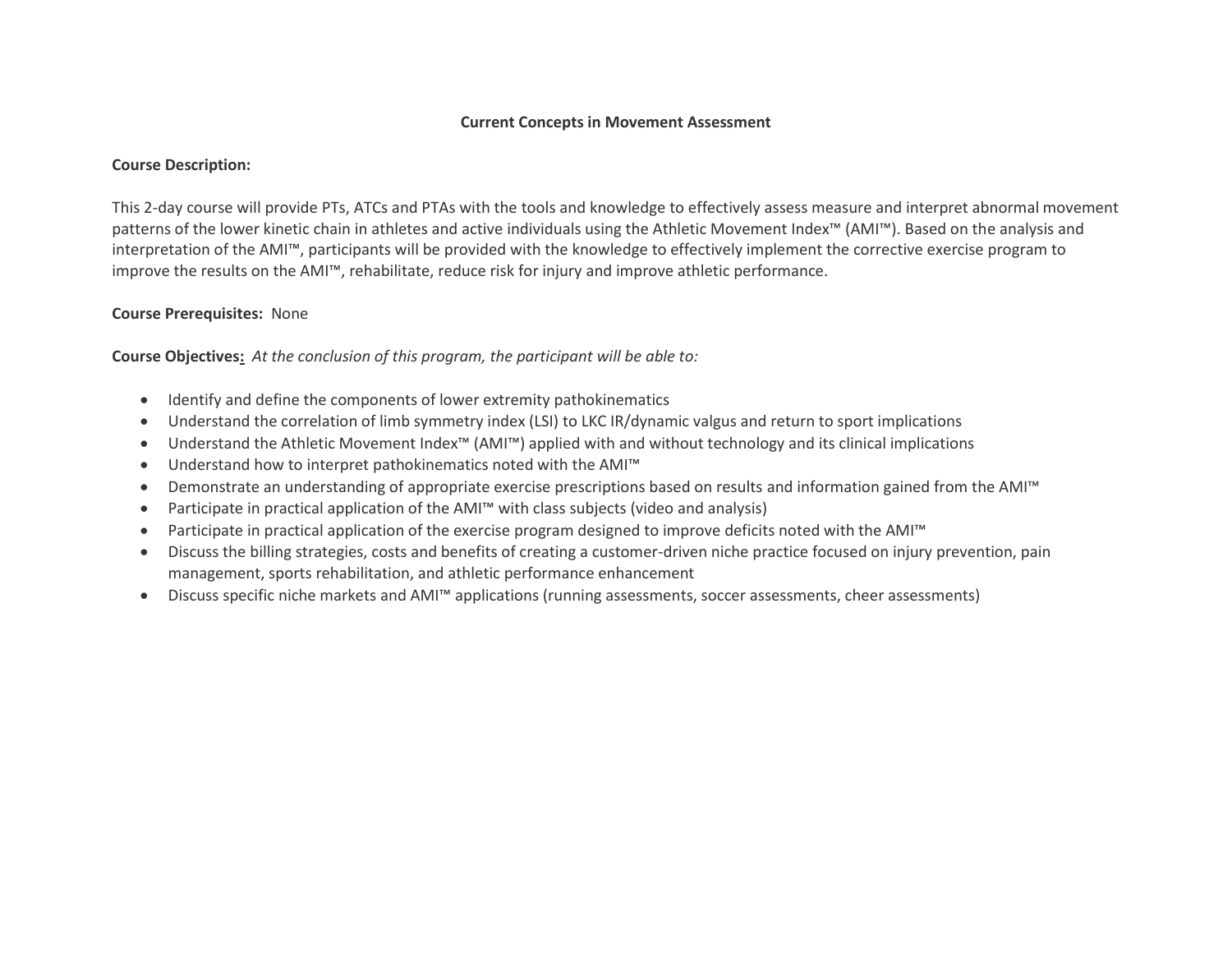### **Current Concepts in Treatment of Temporomandibular Disorders**

#### **Course Description:**

This blended course on Temporomandibular Joint Disorders (TMD) is designed to be a basic-to-intermediate course that provides the clinician with the clinical skill set to successfully evaluate and treat common disorders of the Temporomandibular Joint (TMJ). Its focus is on properly identifying the PT diagnosis to treat and following this with a combination of evidence-based exercise techniques and manual therapy to provide the best available care for the patient. The course will also review postural / upper-cervical implications on the temporomandibular joint. The course consists of online prerequisite didactic material followed by a 1-day lab-intensive workshop.

#### **Course Prerequisites:** None

- Demonstrate effective and efficient testing of the cranial nerves.
- Demonstrate accurate palpation of soft tissue and bony structures in the craniofacial region.
- Identify red flags that necessitate referral.
- Describe differential diagnoses for that region.
- Demonstrate the ability to perform a comprehensive evaluation of the individual with craniofacial pain.
- Demonstrate ability to prescribe and dose exercises for common TMJ pathologies.
- Demonstrate safe and effective manual tissue mobilization of the masticatory muscles.
- Demonstrate ability to perform safe and effective joint mobilizations of the TMJ.
- Demonstrate the ability to correctly subgroup dysfunctions based on presentation and determine a PT POC including: duration, frequency, and prognosis.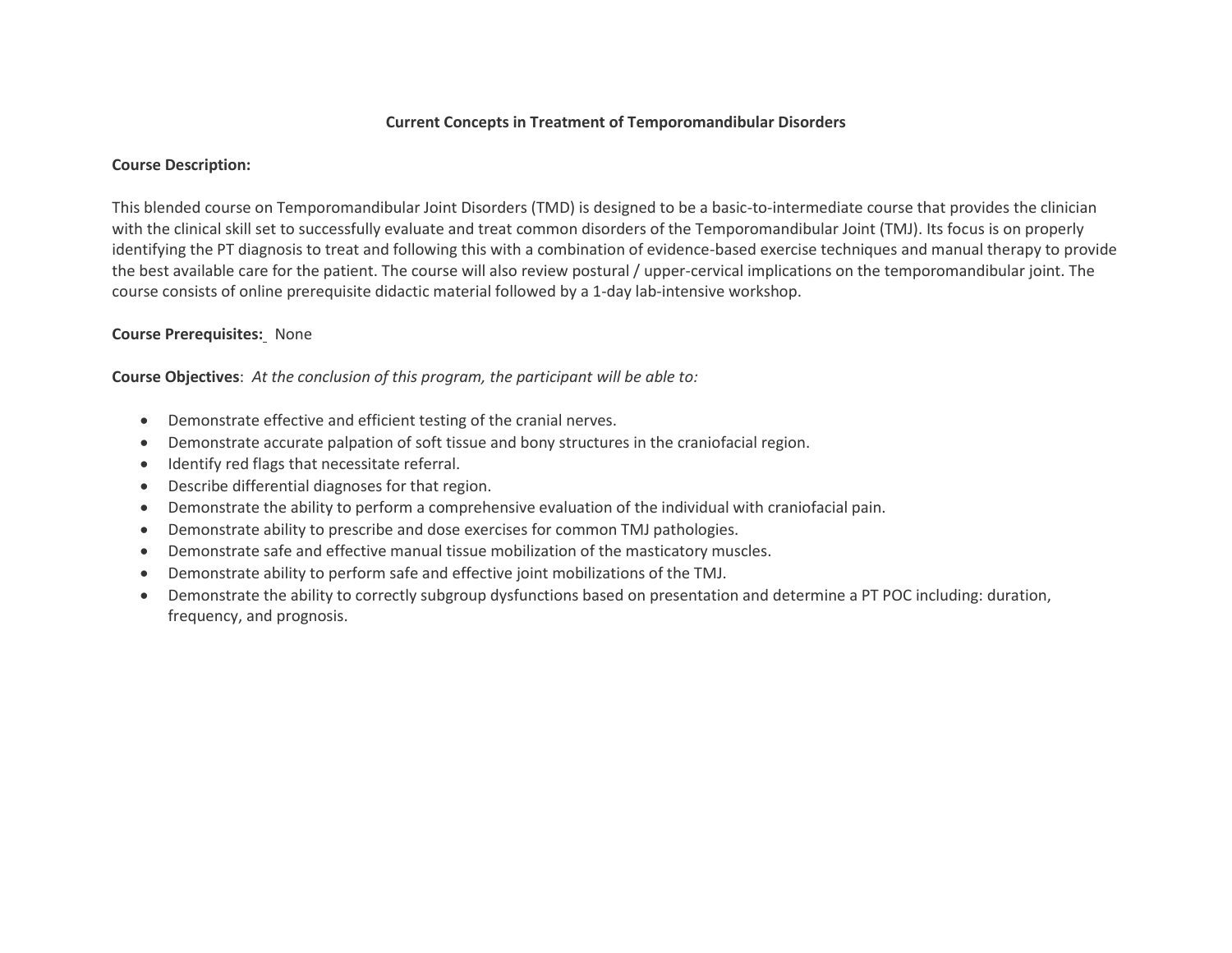### **Evaluation & Management of the Overhead Athlete**

#### **Course Description:**

This exciting course offers attending clinicians the opportunity to develop their hands on skills treating the overhead athlete. Designed as a lab based course, participants will be given reading material ahead of course date to review and educate themselves on. There will be limited computer based presentations on course day and majority of the day will be spent in a hands-on lab environment. The morning half of the program will allow attendees to learn and practice up-to-date range of motion and stretching exercises. The second half of the lab will focus on maintaining range of motion and developing appropriate strength in the upper extremity for this particular population. Clinicians will leave this course with increased knowledge and confidence to treat a complicated population.

# **Course Prerequisites:** None

- Summarize common injuries associated with the overhead athlete.
- Evaluate the shoulder and elbow of overhead athletes.
- Create a treatment plan for the upper extremity overhead athlete.
- Preventative
- Non-operative care
- Post-operative
- Develop a return to play plan for athletes.
- Construct a throwing program for an overhead athlete after surgery.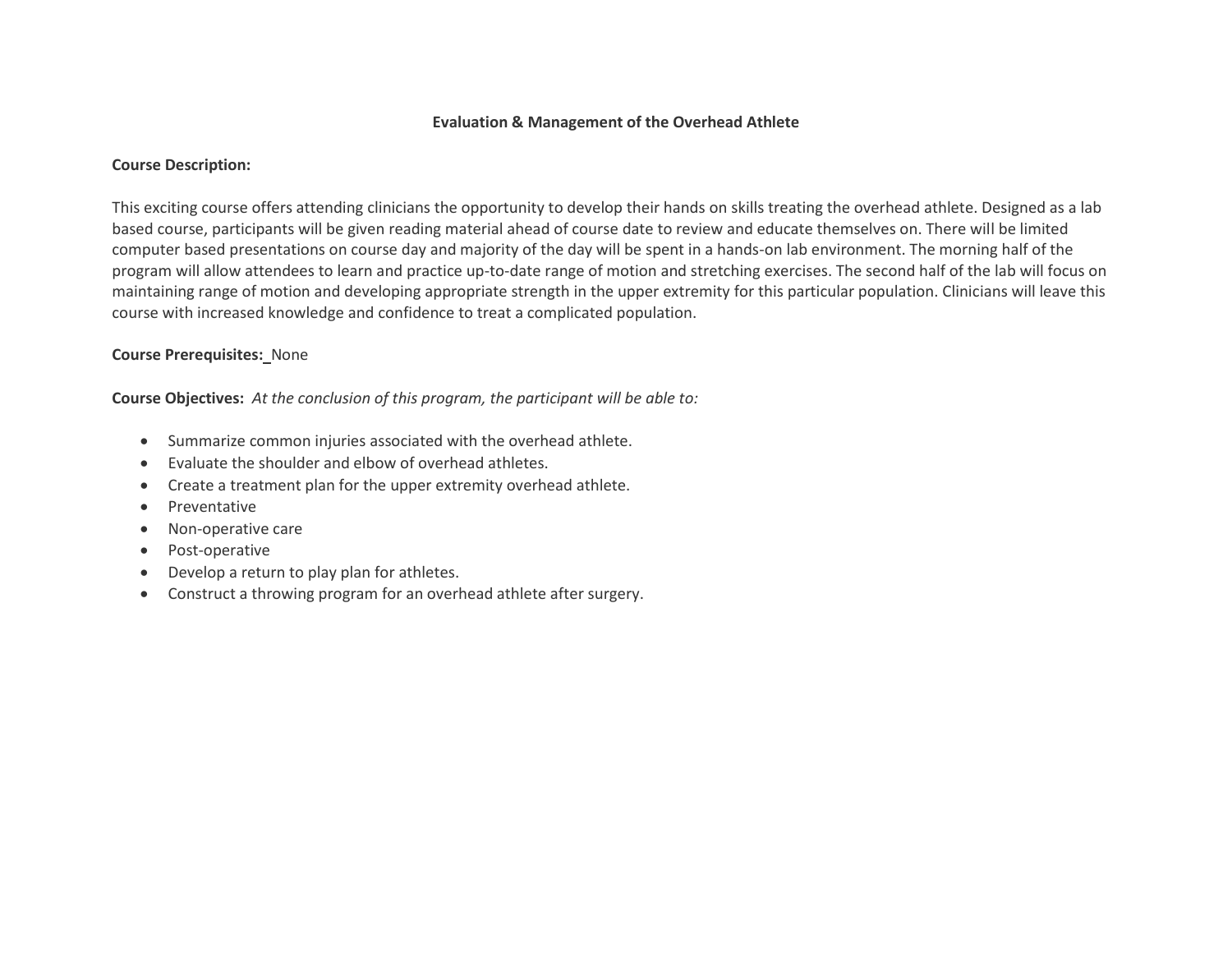## **Managing the Injured Runner**

#### **Course Description:**

This lab-based course is a day and a half. The focus will be on comprehensive examination and evidence-based treatment of the lower quarter with an emphasis on the runner.

# **Course Prerequisites:** None

- Complete a comprehensive subjective examination including using body chart and outcome tools.
- Perform a comprehensive objective examination of all relevant body structures.
- Provide optimal interventions to ease pain and restore function using clinical evidence and patient examination response.
- Understand a progression of strengthening exercises.
- Make a proper shoe wear recommendation.
- Perform functional tests to assess readiness to run.
- Use mobile technology to conduct a running video analysis.
- Design a step wise return to running program.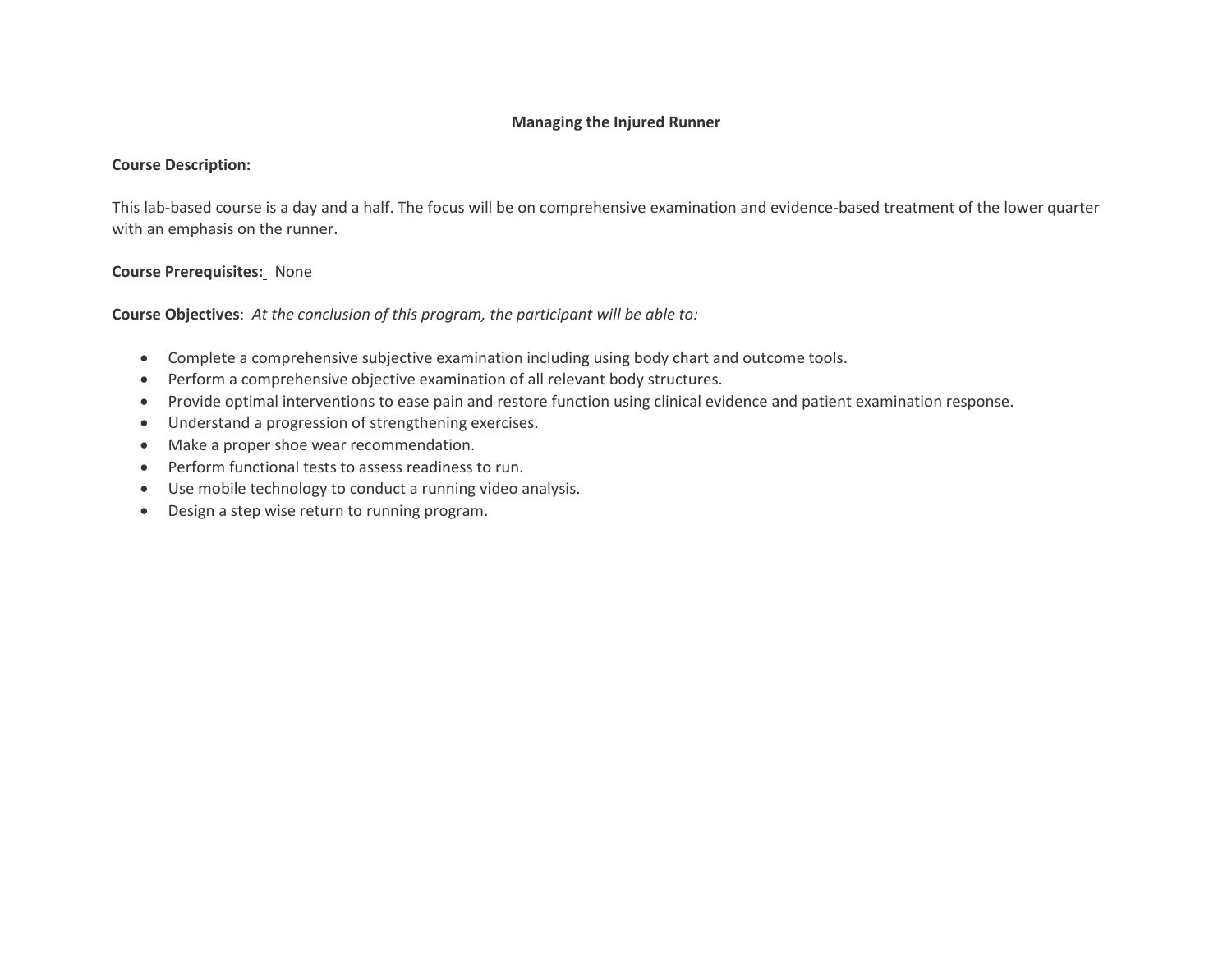## **Manipulation for the Upper Quarter: An Evidence Informed Approach**

#### **Course Description:**

This weekend course includes manipulation (thrust mobilization) techniques from a research and evidence perspective directed at the cervical spine, thoracic spine and upper extremity. The course is designed to emphasize the psychomotor skill development of manipulation techniques for orthopedic manual physical therapists. This course will include the clinical reasoning behind the use of these techniques to improve pain, movement and functional outcomes for patients with upper-quarter musculoskeletal dysfunction. Manual therapy interventions are presented through live lab demonstrations. This 2-day course will follow a progression of principles and reinforce them throughout in a case-based environment, and will give the clinician hands-on skills they can use immediately upon their return to the clinical setting.

### **Course Prerequisites**: None

- Describe indications, precautions and contraindications for manipulation techniques performed to the cervical spine, thoracic spine and upper extremity.
- Demonstrate pre-manipulative screening tests for cervical instability and vertebral-basilar instabilities as per IFOMPT Guidelines.
- Describe the proposed biomechanical, neurophysiological and psychological effects of spinal and extremity manipulation to the upper quarter.
- Develop and enhance clinical reasoning behind determining technique selection in the care of patients with upper quarter dysfunction to improve pain and functional outcomes.
- Identify restrictions to be manipulated utilizing manipulation techniques through a biomechanical examination.
- Demonstrate safe and effective use of manipulation techniques to the upper quarter.
- Utilize the best available evidence to facilitate integration of manipulation techniques for a variety of upper-quarter neuromusculoskeletal disorders for the restoration of movement and function.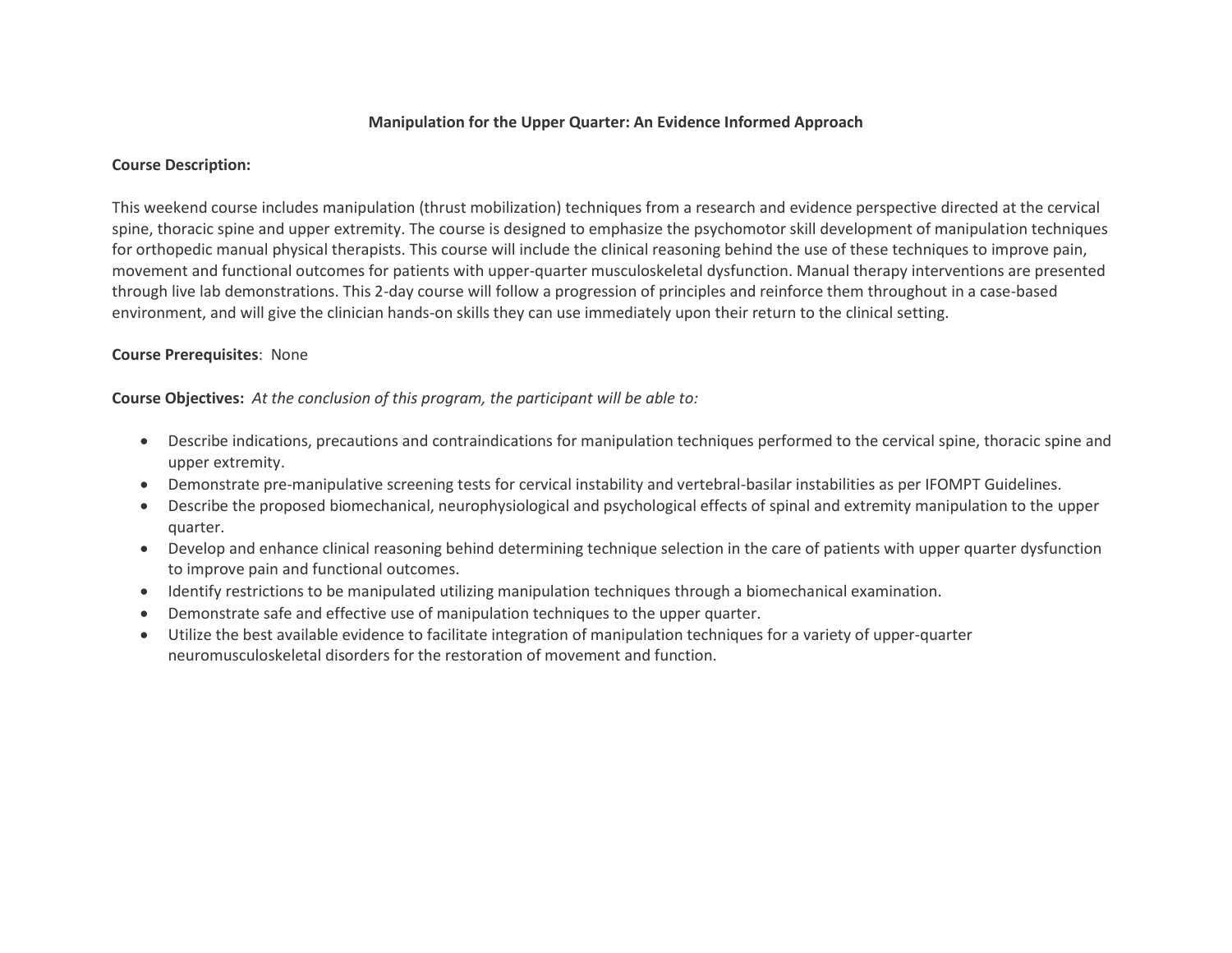## **Manual Therapy and Exercise for Cervical and Upper Thoracic Disorders**

#### **Course Description:**

This course is designed to expose participants to manual therapy techniques from a research and evidence perspective including soft tissue mobilization and thrust (HVLA) and non-thrust mobilization directed towards the cervical spine, upper thoracic spine and ribs. The course is designed to provide examination, treatment and reassessment strategies for orthopedic physical therapists for the treatment of neck, thoracic and upper extremity pain and dysfunction. The course critiques current manual therapy approaches, reviews literature and rationale associated with regional interdependence, and discusses the role of clinical reasoning with manual therapy and exercise applications. Lastly, this course will review clinical vignettes to discuss clinical application of the course content.

### **Course Prerequisites:** None

- Describe pain referral sites for thoracic, rib, cervical, and visceral pain into the thoracic region.
- Describe 5 indications, precautions and contraindications to manual therapy techniques to the cervical spine, upper thoracic spine and ribs.
- Perform a basic evaluation to identify appropriateness for physical therapy and to identify elements contributing to functional limitations.
- Describe comparable findings and discuss its relationship to clinical decision making.
- Describe the proposed biomechanical, neurophysiological and psychological effects of manual therapy techniques to the cervical spine, upper thoracic spine and ribs.
- Describe biomechanical and neurophysiological interdependence of the thoracic spine and ribs with the upper limb and adjacent spinal regions and the potential pathophysiological consequences of these relationships.
- Identify patients who would potentially benefit from manual therapy to the cervical spine, upper thoracic spine and ribs.
- Demonstrate safe and effective thrust and non-thrust articular mobilization directed towards the cervical, upper thoracic spine and ribs.
- Demonstrate safe and effective soft tissue mobilization directed towards the soft tissue of the cervicothoracic region.
- Demonstrate safe and effective application of exercises for individuals with cervicothoracic and/or rib dysfunction.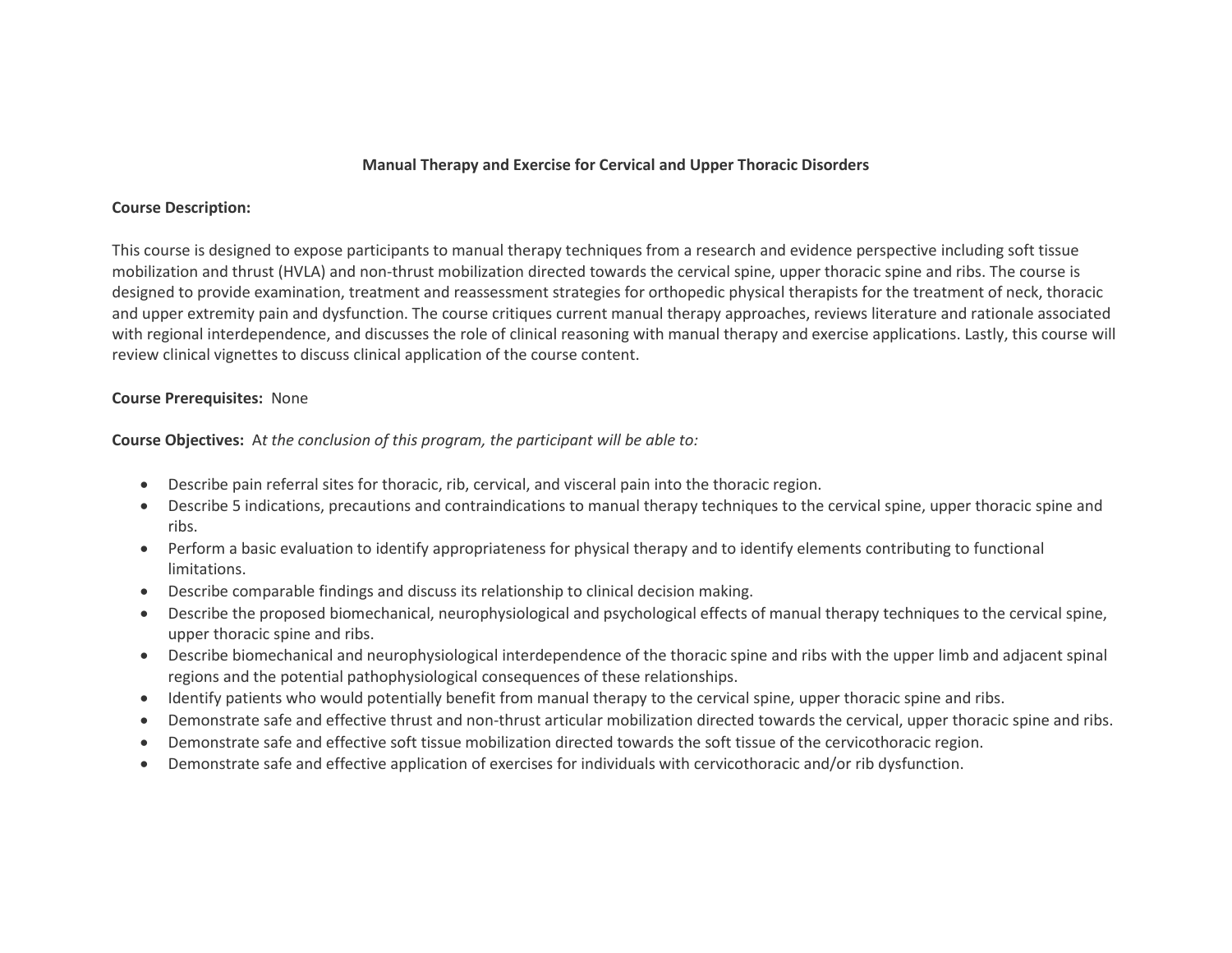### **Mobilization of the Nervous System - Examination & Intervention Strategies**

#### **Course Description:**

This seminar covers basic to advanced concepts for examination of restricted neural mobility and intervention strategies to address the dura, nerve bed, and the peripheral nerves. This course includes laboratory sessions in which participants will practice neural mobilization and examination techniques. Participants are encouraged to wear loose, comfortable clothing. Shorts are recommended as well as halter or swim suit tops for women in order to allow for proper practice of techniques.

#### **Course Prerequisites:** None

**Course Objectives**: *At the conclusion of this program, the participant will be able to:*

### Knowledge:

- Participants will list the components of the brachial plexus.
- Participants will identify the signs and symptoms that a brachial plexopathy is present.

### Comprehension:

- Participants will describe how movement affects nerve healing.
- Participants will describe areas of vulnerability of the nervous system and the resulting pathologies that can develop.
- Participants will explain the etiology of nerve injury.

### Application:

- Participants will selectively apply tension to the brachial plexus and major peripheral nerves of the upper and lower extremities.
- Participants will document findings of neural mobility and track progress objectively.
- Participants will apply basic treatment including exercises, manual techniques, and home exercise/ADL modification.
- Participants will treat peripheral nerve entrapments in the upper and lower extremities.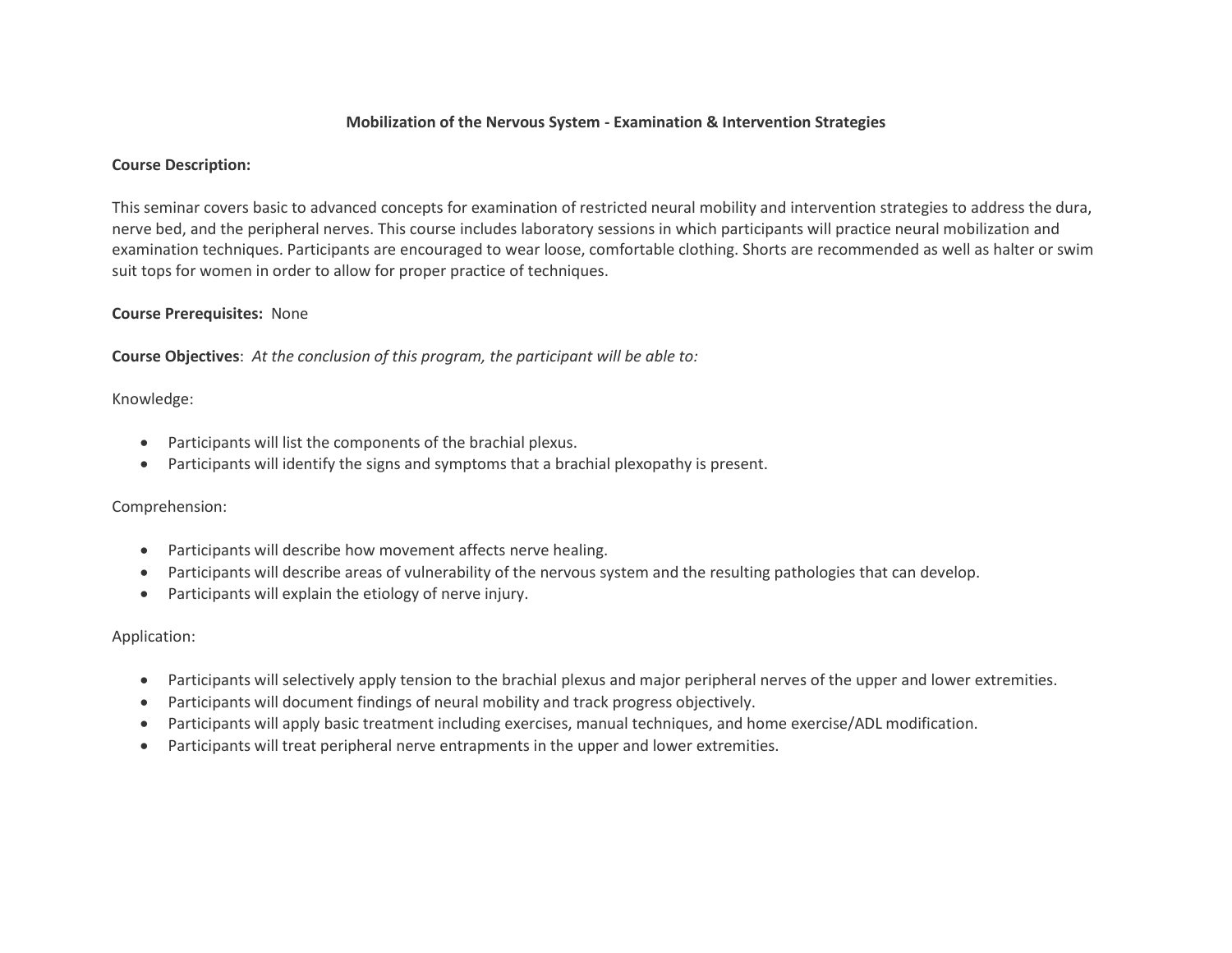Analysis:

- Participants will differentiate between neural and non-neural structures as a possible symptom generator.
- Participants will differentiate a plexus lesion vs. a cervical radiculopathy or a distal peripheral nerve entrapment i.e. cubital tunnel, carpal tunnel etc.
- Participants will localize the site of lesion within the brachial plexus based on the patient's signs and symptoms.
- Participants will know how to progress and when to progress treatment.

Synthesis:

- Participants will establish a baseline of plexus mobility and patient's tolerance to movement of the upper extremity.
- Participants will prognosticate the patient's potential for rehab based on clinical examination and findings.
- Participants will establish treatment strategies and goals for the first treatment.
- Participants will combine neural mobilization with other advanced manual therapies.

Evaluation:

- Participants will palpate and /or differentiate peripheral nerves from surrounding tissue.
- Participants will perform a comprehensive evaluation of the brachial plexus.
- Participants will apply the 5 base tests for assessing neural mobility.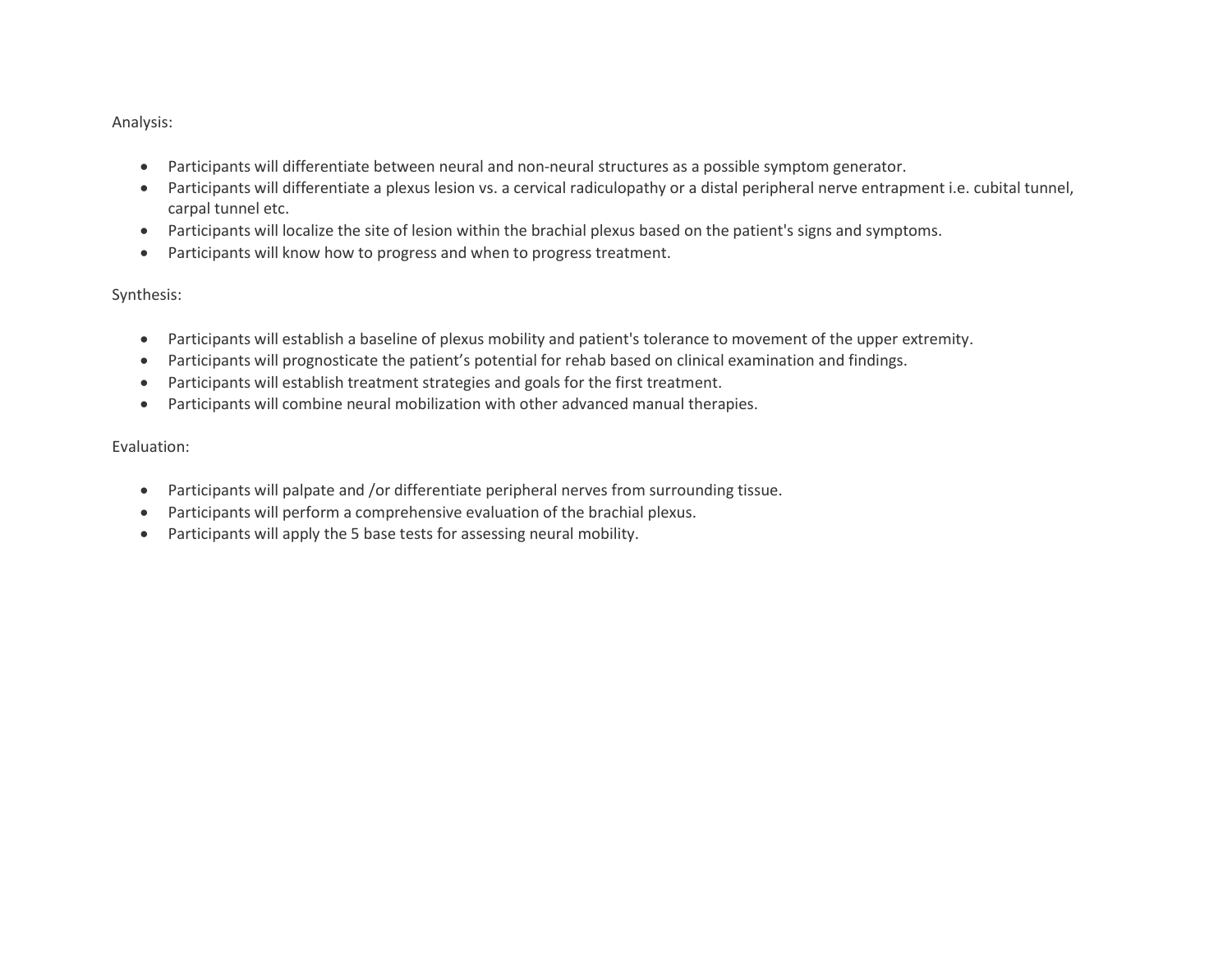# **Movement is Medicine: Functional Screening and Movement Systems Approach for the Management of Upper Quarter Dysfunction**

# **Course Description:**

This course attempts to bridge the gap between common functional assessment tools (such as SFMA, FMS, FRA etc.), as well as navigating some of the more popular movement training systems (FRC, IKN, DNS, RPR, etc.) with the aim of enhancing the clinical decision-making process while integrating accepted ICF Classifications for upper-limb dysfunction. Participants will be exposed to an advanced intervention algorithm geared at improving strength and neuromotor control in an effort to improve the efficiency and sequencing of various overhead activities.

# **Course Prerequisites:** None

- Identify and objectify shoulder pathology as it relates to the ICF model of classification
- Identify ICF terminology and the descriptors for shoulder mobility deficits, muscle power impairments and movement coordination impairments
- Define how the use of special testing clusters integrate with specific musculoskeletal assessments are utilized to further understand the origin of movement dysfunction in the upper quarter
- Describe the negative cellular/structural effects of not adequately loading connective tissue structures and the CNS
- Identify a clinical path/algorithm for treatment of these conditions to ensure appropriate decision making and loading to specific tissue and the CNS as a whole
- Appropriately identify and assess target tissues and select appropriate manual mechanical loading interventions to aide in creating a "window" for loading to occur
- Demonstrate the ability to effectively synthesize and interpret gross movement dysfunction and apply appropriate loading patterns as they relate to specific tasks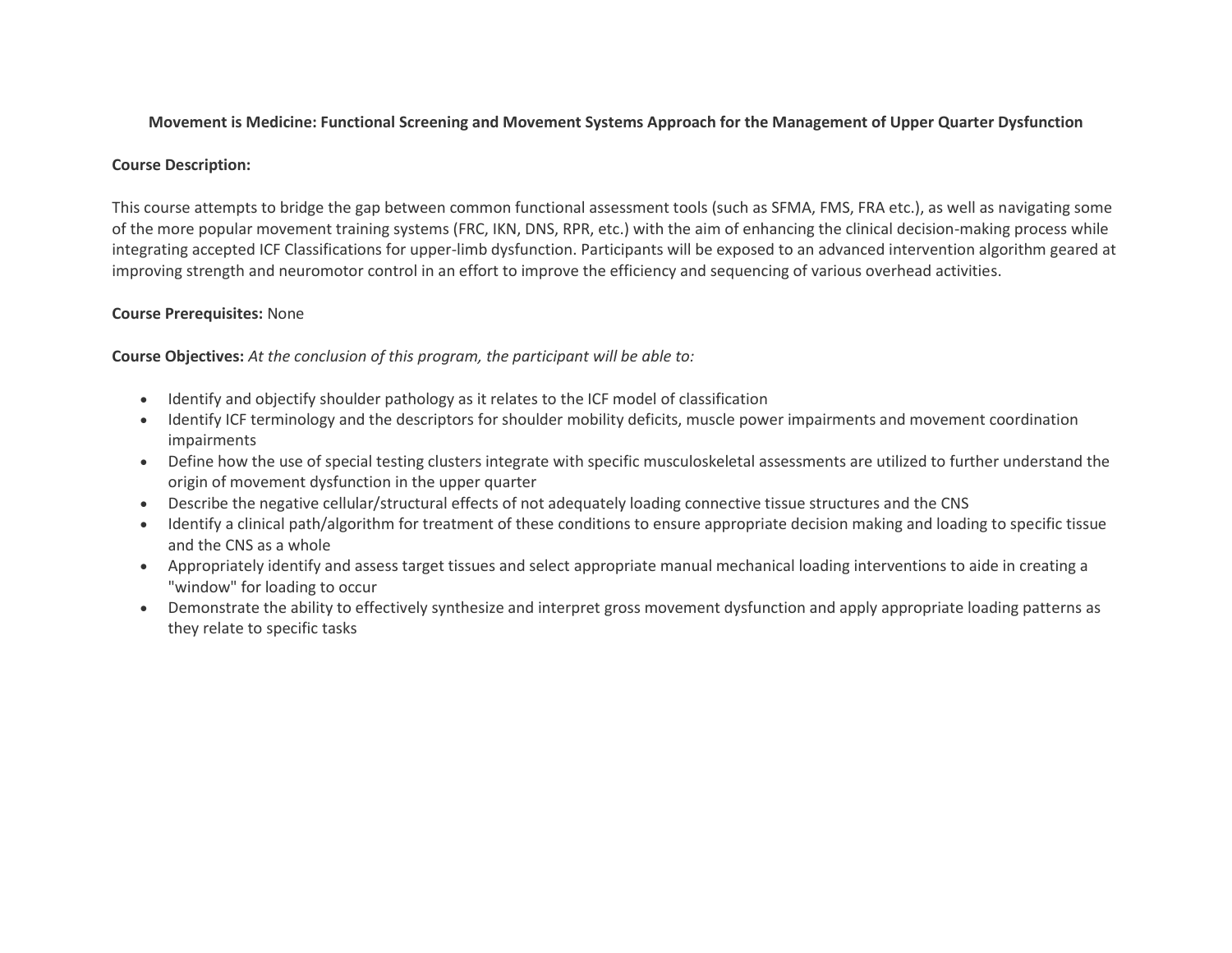#### **Movement System Examination for the Upper Quarter**

#### **Course Description:**

This weekend course aims to provide participants with a systematic movement examination and treatment skills to address the underlying causes of cervical, thoracic, and shoulder syndromes. This seminar utilizes Washington University in St. Louis' movement syndrome impairment (MSI) framework as a basis for assessment and covers key concepts of the system, biomechanics, and tissue mechanics. This course provides participants focused practice on movement syndrome classifications and the development of a systematic examination to determine the kinesiopathological cause of a patient's pain. The course also integrates the specific application of exercise and manual therapy intervention to retrain and optimize faulty movement patterns rather than treating isolated impairments. The course is provided by clinicians who are fellowship-trained in the movement system.

### **Course Prerequisites:** None

- Define common movement system impairment syndromes of the cervical, thoracic, and shoulder regions.
- Assess static posture and determine deviations from normative values that may contribute to the development of upper quarter pathokinematics and pain.
- Determine contribution of the shoulder girdle to movement syndromes of the cervical and thoracic region.
- Identify normal and abnormal scapulohumeral rhythm and its contribution to movement syndromes of the cervical, thoracic, and shoulder regions.
- Perform a systematic examination based on observational and psychomotor data obtained from postural evaluation and movement analysis.
- Interpret results of the evaluation to determine the movement diagnosis(es) most responsible for a patient's pain.
- Observe functional activities and prescribe corrections to address specific movement impairments contributing to dysfunction of the cervical, thoracic, and shoulder girdle.
- Systematically modify exercise instruction, cueing, and muscular demands to prevent compensations and target multiple desired impairments with fewer exercises.
- Appropriately prescribe corrective exercises based on specific movement deviations.
- Integrate manual therapy techniques to augment care and optimize movement.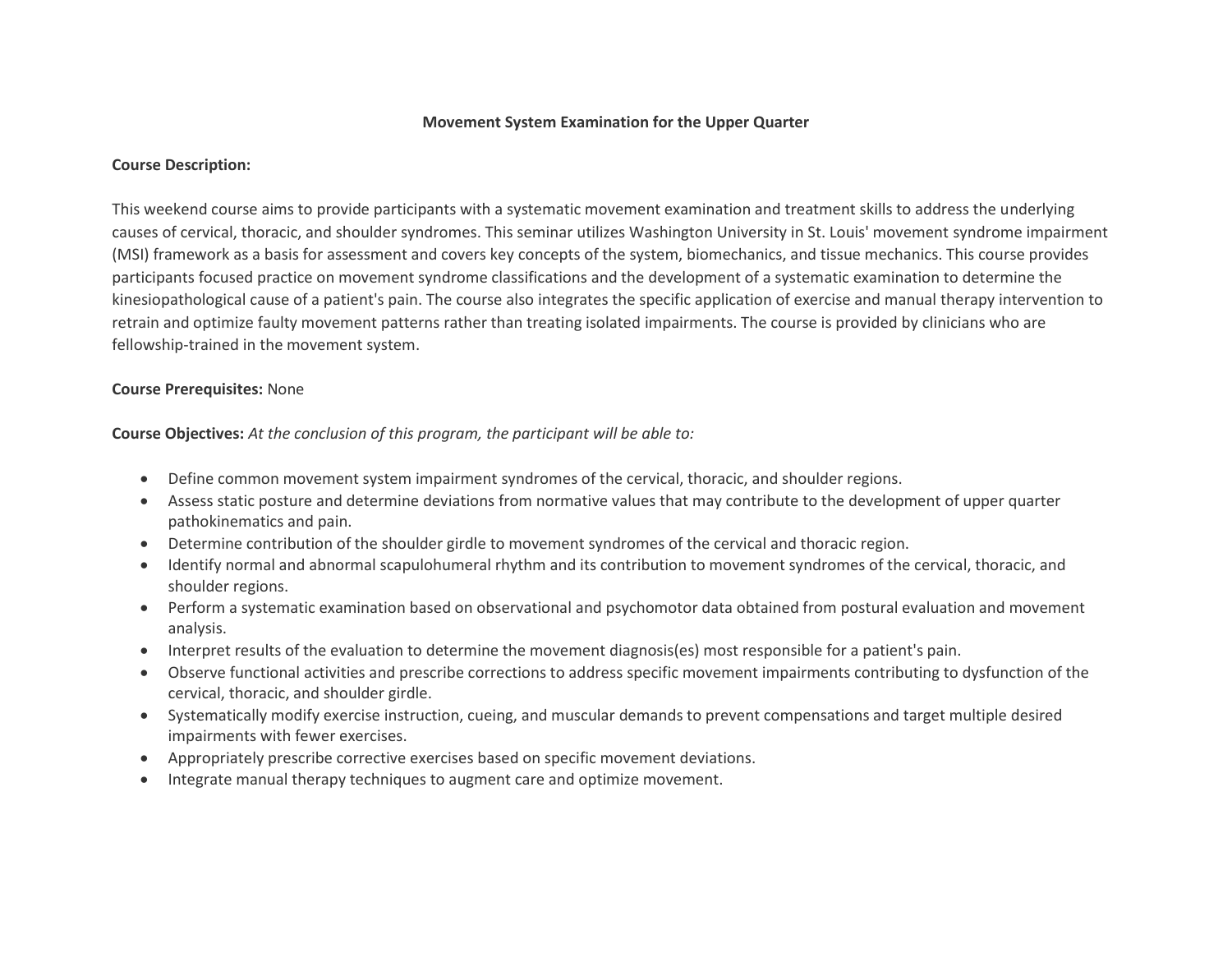# **Myofascial Decompression (Cupping) & Soft-tissue Mobilization for Enhanced Function of the Lower Quarter: An Integrative Approach**

# **Course Description:**

This course will cover relevant clinical anatomy of the lower quarter myofascial system from the lumbothoracic region down to the ankle, foot, and toes. We will discuss various pathologies that impact the myofascial system resulting in decreased mobility, impaired movement, and decreased function. Current evidence/research will be reviewed and discussed as it applies to the clinical application of these techniques. Evaluation procedures will be taught to identify specific soft tissue restrictions that are impacting the efficiency of movement in the lower quarter. The direct treatment of soft tissue dysfunction will be taught using a dynamic approach incorporating different movements and positions of the human body to enhance the mobility of the myofascial system. The application of techniques is very specific to improving the mobility of the relevant tissues that are restricting efficient movement and function. Myofascial decompression (MFD) techniques will be taught using a cupping system. MFD techniques will include static, gliding, and fascial line treatment. Integration of joint mobilization/manipulation will be discussed. Once motion is restored, specific neuromuscular re-education techniques will be taught using PNF principles to re-establish efficient motor recruitment patterns in the new range.

# **Course Prerequisites**: None

- Summarize the histology and anatomy of the myofascial system.
- Analyze the three different components involved with abnormal movement patterns and why each must be addressed in a comprehensive treatment approach (Integration of Soft Tissue Mobilization, Joint Mobilization, and Prescriptive Exercises/Neuromuscular Re-education Techniques).
- Define the characteristics of dysfunctional soft tissues and how this can impede efficient movement and postural alignment.
- Identify specific dysfunctional soft tissues based on subjective and objective findings that are limiting efficient movement & postural alignment.
- Demonstrate how & when to apply myofascial decompression techniques (static, gliding, or fascial line) for improved motion & function.
- Demonstrate how to localize and mobilize myofascial restrictions of the upper quarter with the intent to improve bodily motion & function.
- Determine how to integrate soft tissue mobilization, joint mobilization, and neuromuscular re-education/prescriptive exercise techniques into an efficient & effective treatment approach.
- Identify the role of specific neuromuscular re-education to the human body as motion is restored and how to apply manual neuromuscular re-education/prescriptive exercise to improve motor control for functional activities.
- Describe the precautions and contraindications for Soft Tissue Mobilization & Myofascial Decompression.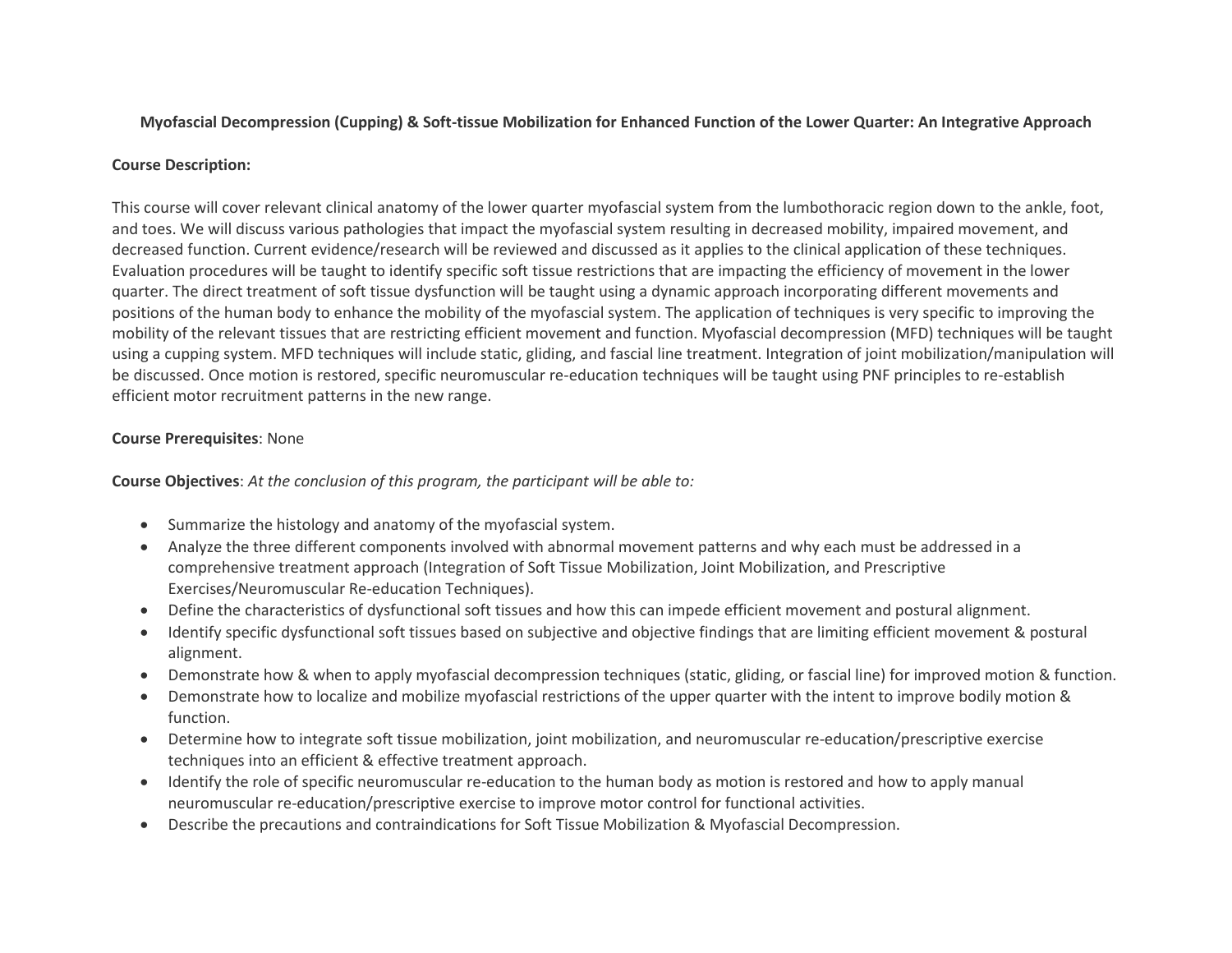# **Myofascial Decompression (Cupping) & Soft-tissue Mobilization for Enhanced Function of the Upper Quarter: An Integrative Approach**

## **Course Description:**

This course will cover relevant clinical anatomy of the upper quarter myofascial system from the cervicothoracic region down to the wrist, hand, and fingers. We will discuss various pathologies that impact the myofascial system resulting in decreased mobility, impaired movement, and decreased function. Current evidence/research will be reviewed and discussed as it applies to the clinical application of these techniques. Evaluation procedures will be taught to identify specific soft tissue restrictions that are impacting the efficiency of movement in the upper quarter. This is a lab-intensive manual therapy course.

# **Course Prerequisites:** None

- Summarize the histology and anatomy of the myofascial system.
- Analyze the three different components involved with abnormal movement patterns and why each must be addressed in a comprehensive treatment approach (Integration of Soft Tissue Mobilization, Joint Mobilization, and Prescriptive Exercises/Neuromuscular Re-education Techniques).
- Define the characteristics of dysfunctional soft tissues and how this can impede efficient movement and postural alignment.
- Identify specific dysfunctional soft tissues based on subjective and objective findings that are limiting efficient movement & postural alignment.
- Demonstrate how & when to apply myofascial decompression techniques (static, gliding, or fascial line) for improved motion & function.
- Demonstrate how to localize and mobilize myofascial restrictions of the upper quarter with the intent to improve bodily motion & function.
- Determine how to integrate soft tissue mobilization, joint mobilization, and neuromuscular re-education/prescriptive exercise techniques into an efficient & effective treatment approach.
- Identify the role of specific neuromuscular re-education to the human body as motion is restored and how to apply manual neuromuscular re-education/prescriptive exercise to improve motor control for functional activities.
- Describe the precautions and contraindications for Soft Tissue Mobilization & Myofascial Decompression.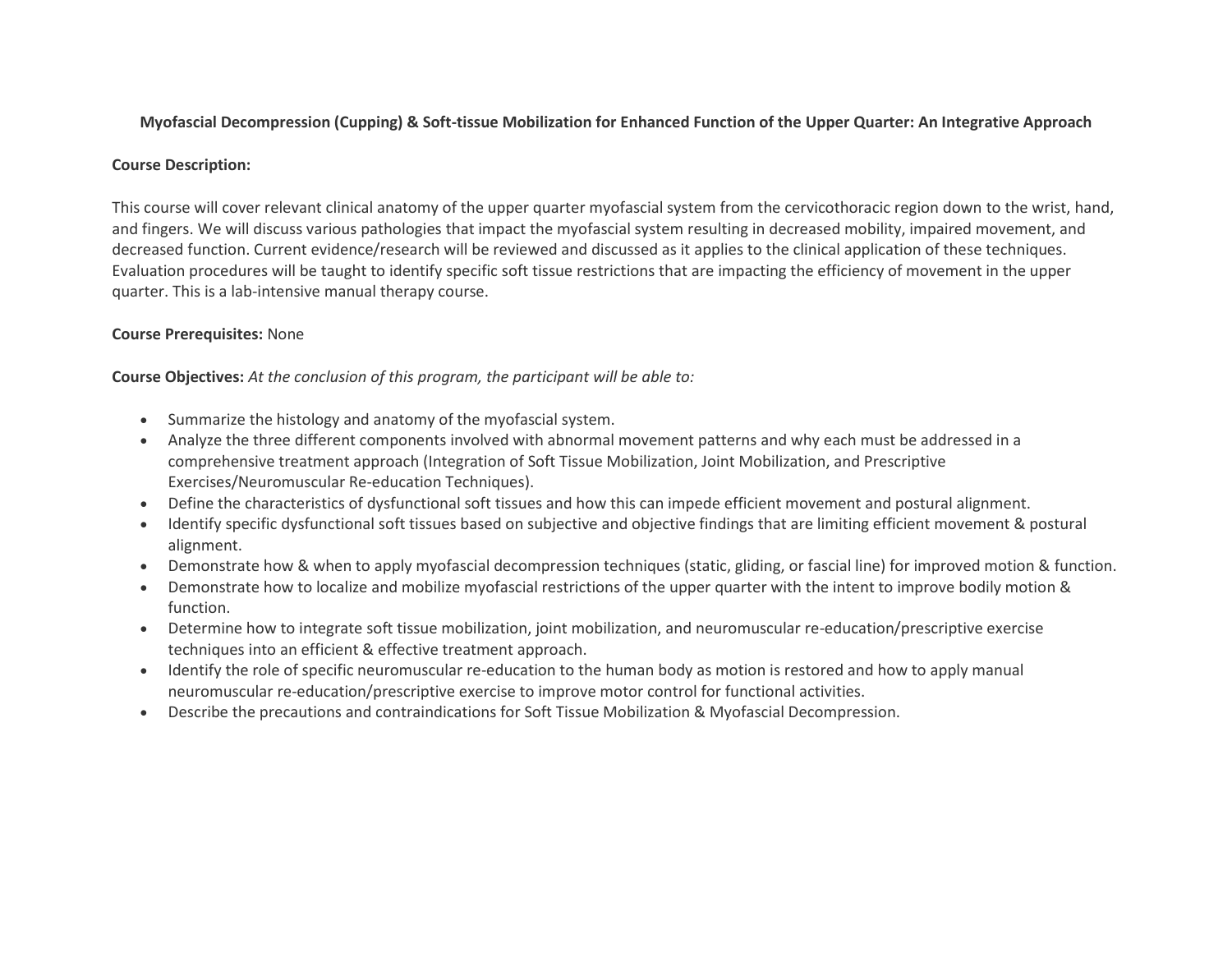## **Philadelphia Sports Medicine Conference**

#### **Course Description:**

This exciting program brings together an outstanding faculty of clinicians and educators to discuss evaluation and management strategies for some of the most challenging conditions in sports medicine today. Designed for athletic trainers, physical therapists and physical therapist assistants, the curriculum evaluates current best practice in areas including:

- Management of the throwing shoulder
- Managing the Adolescent Athlete
- Sports Medicine in Combat Sports
- Emerging Trends in Sports Performance

Extensive lab time will be dedicated to review best evidence in the management of concussion, soft tissue mobilization to enhance recovery, and ACL Injury Risk reduction Strategies. By utilizing a combination of lectures and interactive lab sessions, this program promises to provide an entertaining and challenging learning opportunity for those involved with managing athletes at all levels.

## **Course Prerequisites:** None

- Describe current best practice in identifying and managing concussion.
- Describe current best practice in the management of hamstring strain and return to play strategies.
- Describe the mechanism of non-contact ACL injuries in the athlete and current best practice in their surgical and non-surgical management.
- Describe the pathogenesis of medial elbow injuries in the adolescent athlete, and current best practice in their evaluation and management.
- Describe appropriate integration of soft tissue mobilization into a comprehensive intervention plan.
- Describe common pathologies of the throwing shoulder and evidence-based strategies in their conservative management.
- Describe current best practice in the surgical and post-surgical management of common pathologies of the throwing shoulder.
- Describe current best practice in the evaluation and management of tendinopathy in the competitive athlete.
- Describe the role of Blood Flow Restricted (BFR) exercise in the management of the athlete, the evidence to support its use and potential strategies for its appropriate integration into practice.
- Describe recent developments in sports nutrition and hydration, and the evidence for its impact upon performance.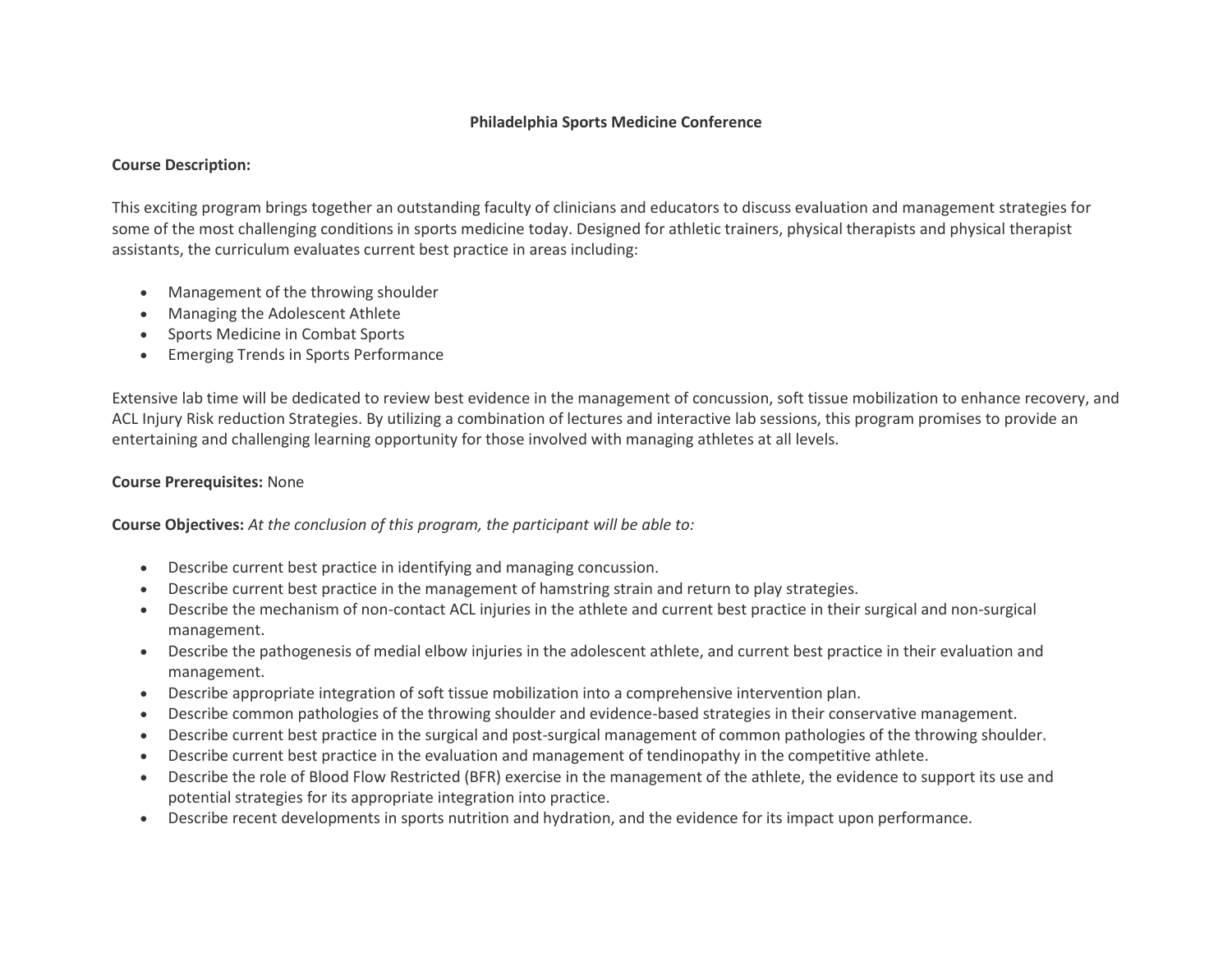- Describe the proposed mechanisms of action of stem cell and platelet rich plasma (PRP) therapy in the management of soft tissue injury, their current evidence and indications / contraindications for their use as part of a comprehensive intervention plan.
- Describe the principle of Load Monitoring in sport, its role in injury risk reduction and performance improvement and how it can be integrated into practice.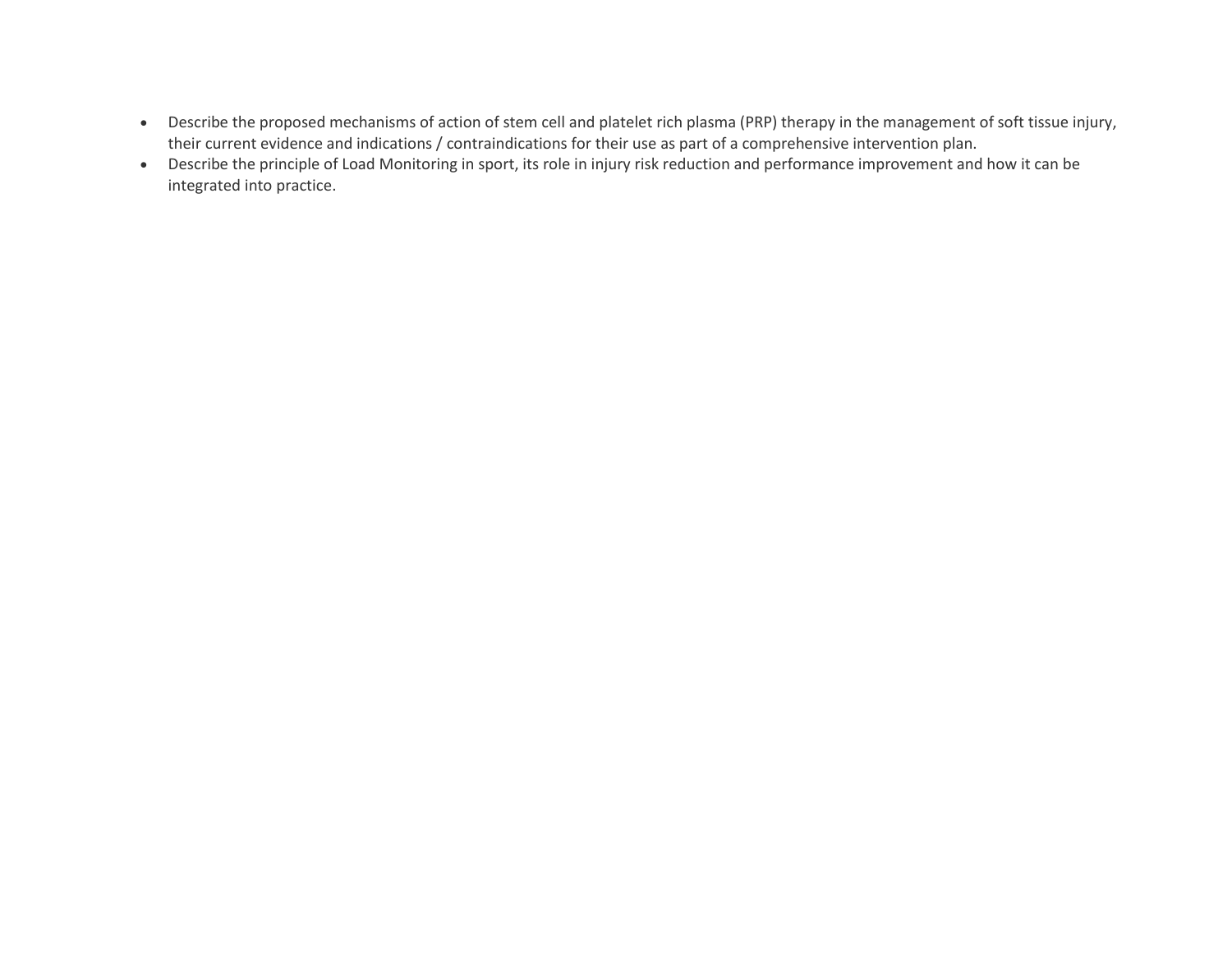# **Principles of Kinesiology Taping, Cupping and Soft Tissue Mobilization Tools**

### **Course Description:**

This course is a comprehensive, evidenced based approach to soft tissue injury/dysfunction using therapeutic tapping and IASTM. The course will use a case study approach and will cover multiple techniques including kinesiology taping, cupping and use of soft tissue mobility tools.

# **Course Prerequisites**: None

- Describe the indications and contraindications for Kinesiology Tape and Soft Tissue Mobilization with tools
- Identify the appropriate patient for Kinesiology Tape by evaluating subjective complaints and objective findings
- Determine the most appropriate Kinesiology Tape technique based on diagnosis, symptoms and functional limitations
- Identify the appropriate person for Soft Tissue Mobilization with tools based on subjective complaints and objective findings
- Demonstrate competence in application of Kinesiology Tape
- Demonstrate competence in application of Soft Tissue Mobilization with Tools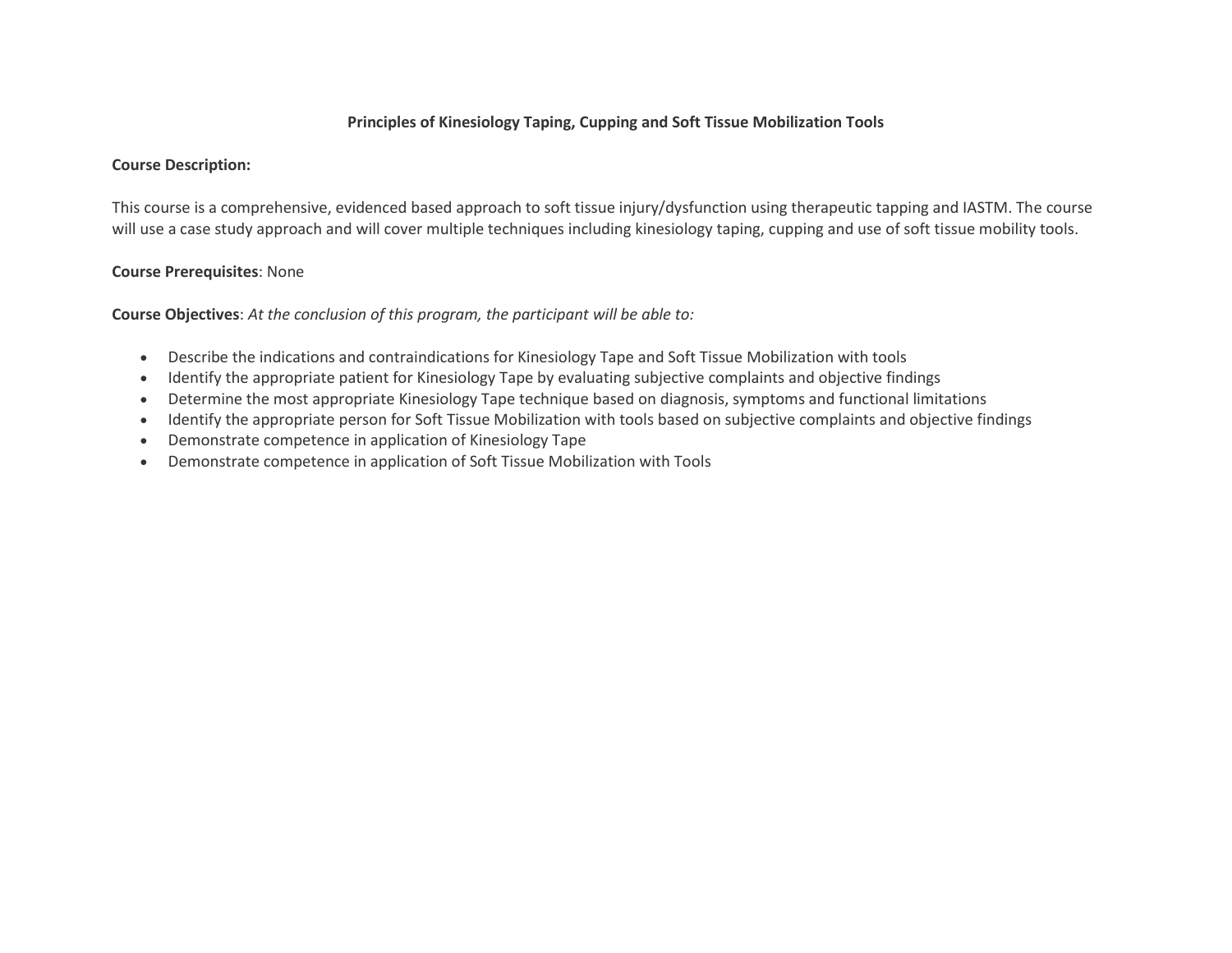## **Rehabilitation for the Runner (Rehabilitation for the Running Athlete)**

#### **Course Description:**

This program is designed to provide clinicians with a solid foundation for treating the running athlete with a biomechanical evaluation and treatment techniques based on those principles. This course will review the biomechanics as it relates to running, common injuries in the sport, rehabilitation of those injuries, exercise to address established deficits, and gait analysis with video assistance. The course will also discuss special topics as it pertains to the runner.

### **Course Prerequisites:** None

- Identify possible impairments and running form alterations consistent with particular pathologies of the running athlete.
- Identify appropriate course of action for modification of running form per impairments and running analysis or provided information regarding runner. Participants will be able to describe potential modification to running dosage (volume, surface) and maintain awareness of mental profile of the endurance athlete.
- Describe proper running mechanics.
- Describe biomechanics involved in running and relate them to video or participant examples.
- Demonstrate manual therapy and evaluative techniques necessary in examination and intervention for the running athlete on course participants.
- Educate course participants and demonstrate exercises appropriate for the running athlete based on a biomechanical evaluation.
- Describe current best evidence as it relates to cross training for the running athlete.
- Recognize signs consistent with referral to other health care providers in the management of the endurance athlete.
- Perform a running analysis on runner or participant with use of video assistance.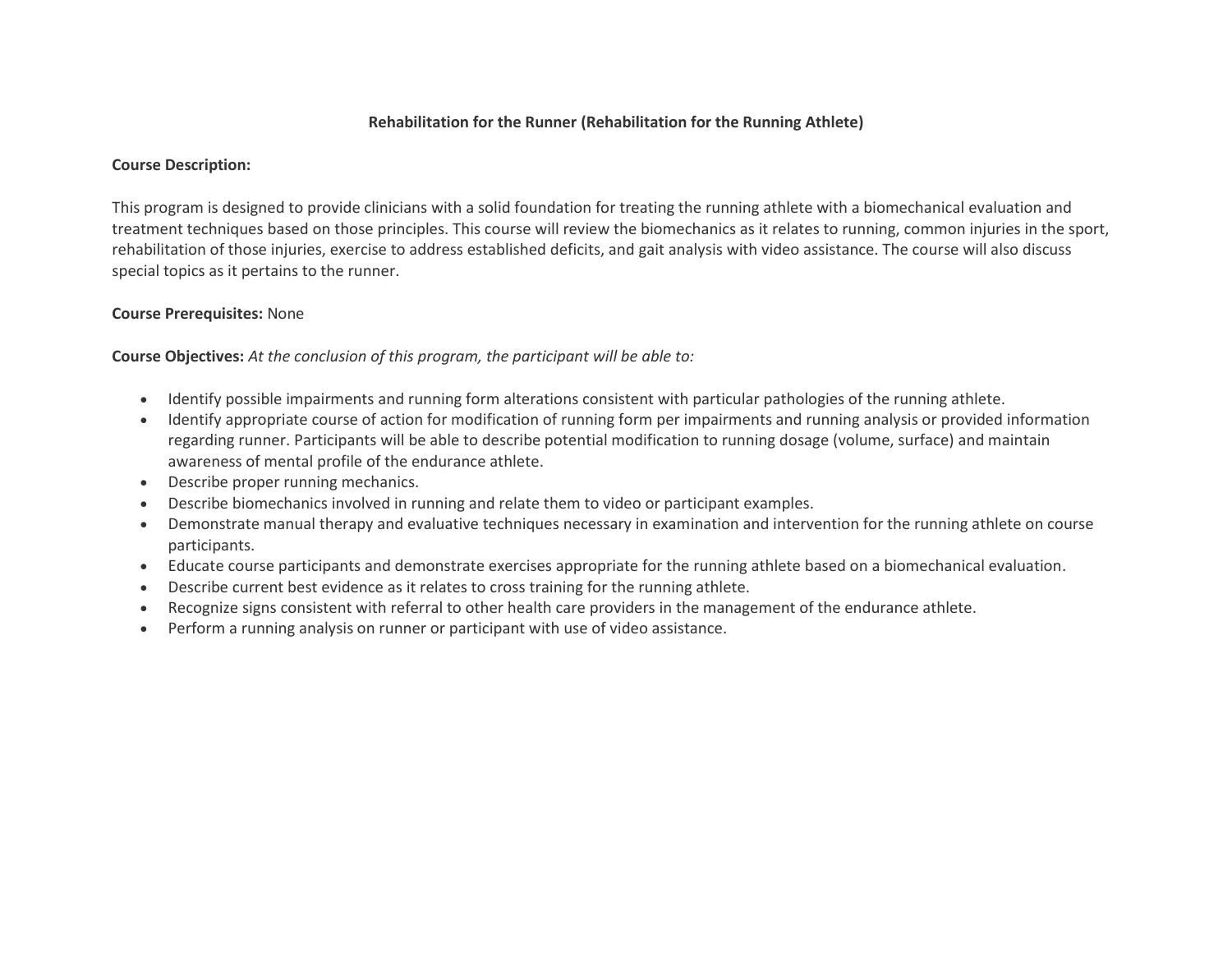# **Rewiring the Brain - Graded Motor Imagery (Rewiring the Brain: Clinical Strategies Using Graded Motor Imagery and Mirror Therapy)**

### **Course Description:**

New neuroscience evidence and clinical trials have shown improved results using Graded Motor Imagery or Mirror Therapy for neurological and orthopedic consequences of injury. Graded motor imagery (GMI) and mirror therapy are a brain-based treatment (top down treatment) targeting the activation of different brain regions. The 3 sequential phases of GMI allow the brain to create new synapse and pathways to the affected body part. This course will emphasize a clinical reasoning approach using neuroplasticity for intervention. With the use of functional MRI (fMRI), there is evidence that shows improved cortical reorganization following GMI and mirror therapy.

# **Course Prerequisites:** None

- Explain the changes that occur in the brain following injury
- Understand the patient selection and what phase is appropriate
- Demonstrate knowledge and skills using GMI and mirror therapy
- Learn a focused approach utilizing neuroplasticity to improve movement and function
- Understand that central sensitization must be identified and treated for improved outcomes
- Develop a treatment program for clinical and home use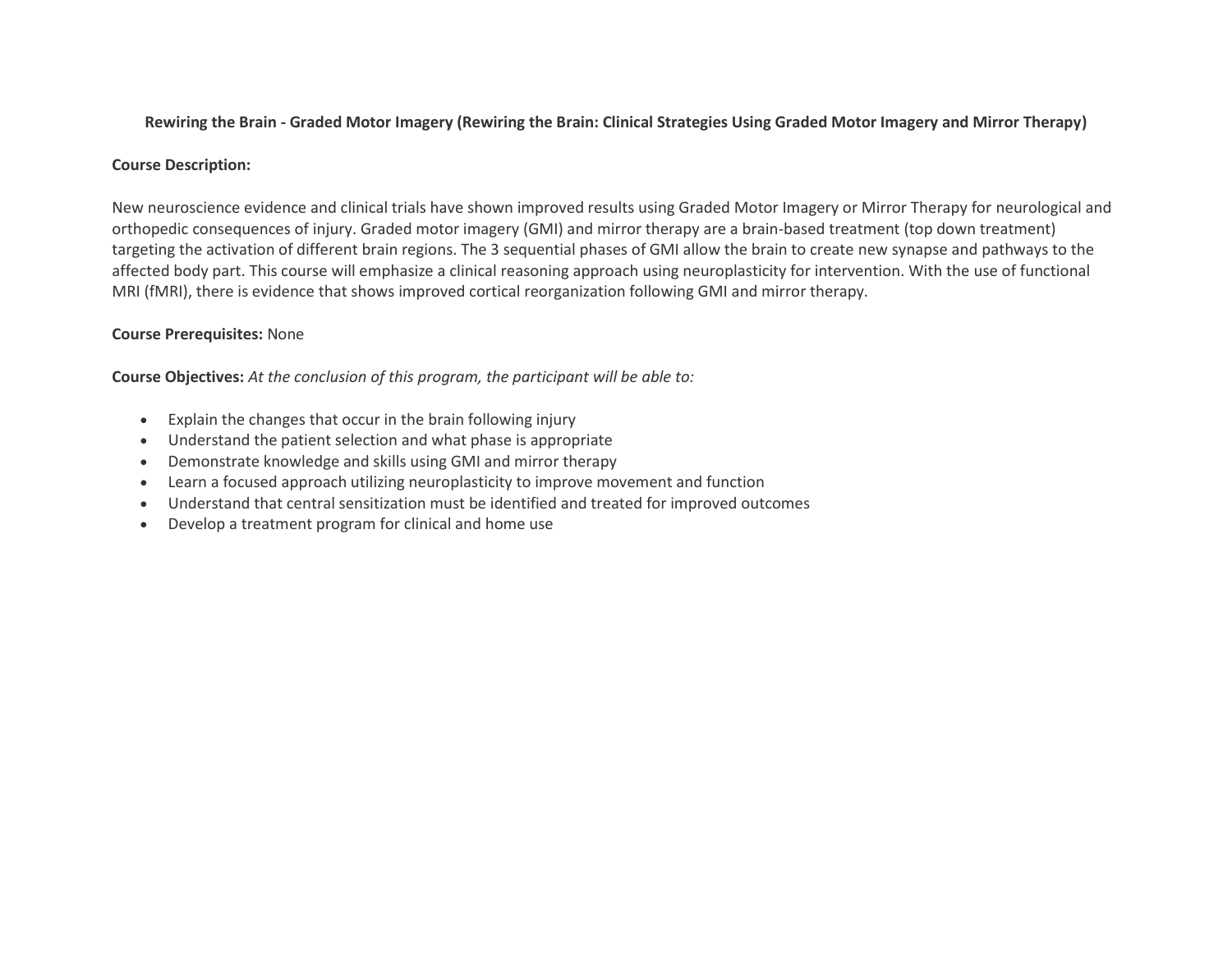# **Screening for Medical Referral**

#### **Course Description:**

This course is designed to provide the physical therapist with exposure to a systematic clinical process to differentially diagnose and triage conditions that may present in a clinical encounter in an outpatient rehabilitation setting. Emphasis is placed on the clinical decision making process that contributes to optimal patient management, as well as recognizing the need for patient referral to other health care practitioners.

### **Course Prerequisites:** None

- Understand the concepts of primary and secondary health care.
- Describe the elements of a "best" diagnostic test.
- Describe the elements of the "patient-centered" interview.
- Describe strategies to enhance the patient interview process.
- Demonstrate awareness of potential communication barriers between the physical therapist and the patient.
- Identify pertinent health history information to be collected during the patient interview.
- Explain the relevance of specific patient health history information and apply the information to clinical decision making.
- Describe the primary objectives of symptom investigation.
- Describe the types of data obtained when investigating a patient's symptoms.
- Provide specific examples of atypical symptom behavior.
- Identify the signs and symptoms associated with select serious conditions that may mimic musculoskeletal disorders in an outpatient setting.
- Describe evidence-based screening strategies to assist in ruling-out select serious disorders that may warrant medical referral.
- Identify and discuss pertinent issues pertaining to communication between physical therapists and physicians.
- Describe effective strategies when communicating with physicians during the referral process.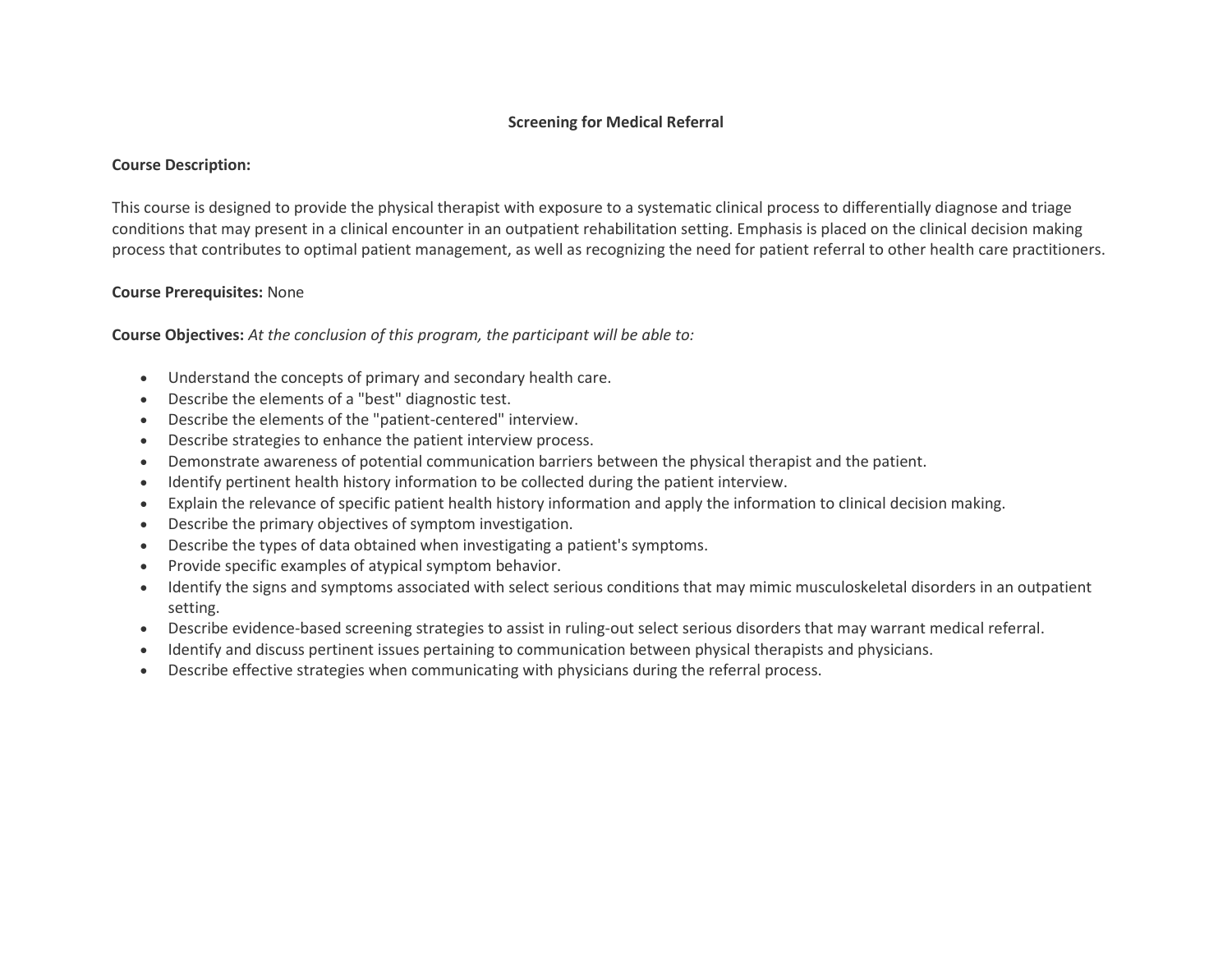# **The SICK Scapula - Diagnosis & Management of Scapula Dyskinesia**

#### **Course Description:**

This course focuses on appreciating the complex role of the scapula in upper quarter function. Assessment for scapular dyskinesis will identifying impairments such as soft tissue restrictions, passive mobility and neuromuscular control of the shoulder complex using a cluster of tests and treating it with postural correction, soft tissue mobilization, joint mobilization, neuromuscular re-education and exercise.

### **Course Prerequisites:** None

- Define the phenomenon of scapula dyskinesis and its proposed role in upper limb dysfunction.
- Discuss the history of the term 'SICK' Scapula and critique its validity as a diagnostic label.
- Describe a functionally driven assessment of scapula kinematics in common upper quarter dysfunctions. Demonstrate an effective and efficient assessment of sitting and standing posture and describe the consequences on scapula kinematics.
- Describe reliability, sensitivity and specificity of common shoulder special tests, both in isolation and when utilized in clusters.
- Demonstrate proficiency in the performance of common special tests of the shoulder.
- Demonstrate safe and effective assessment techniques for periscapula soft tissue restrictions.
- Demonstrate safe and effective manual intervention techniques for periscapula soft tissue restrictions. Demonstrate safe and effective manual intervention strategies for the Glenohumeral joint.
- Describe the evidence for exercise prescription in the management of scapula dyskinesis.
- Demonstrate a safe and effective exercise progression, including PNF and the fundamentals of neuromuscular re-education, in the management of conditions with a scapula dyskinesis component.